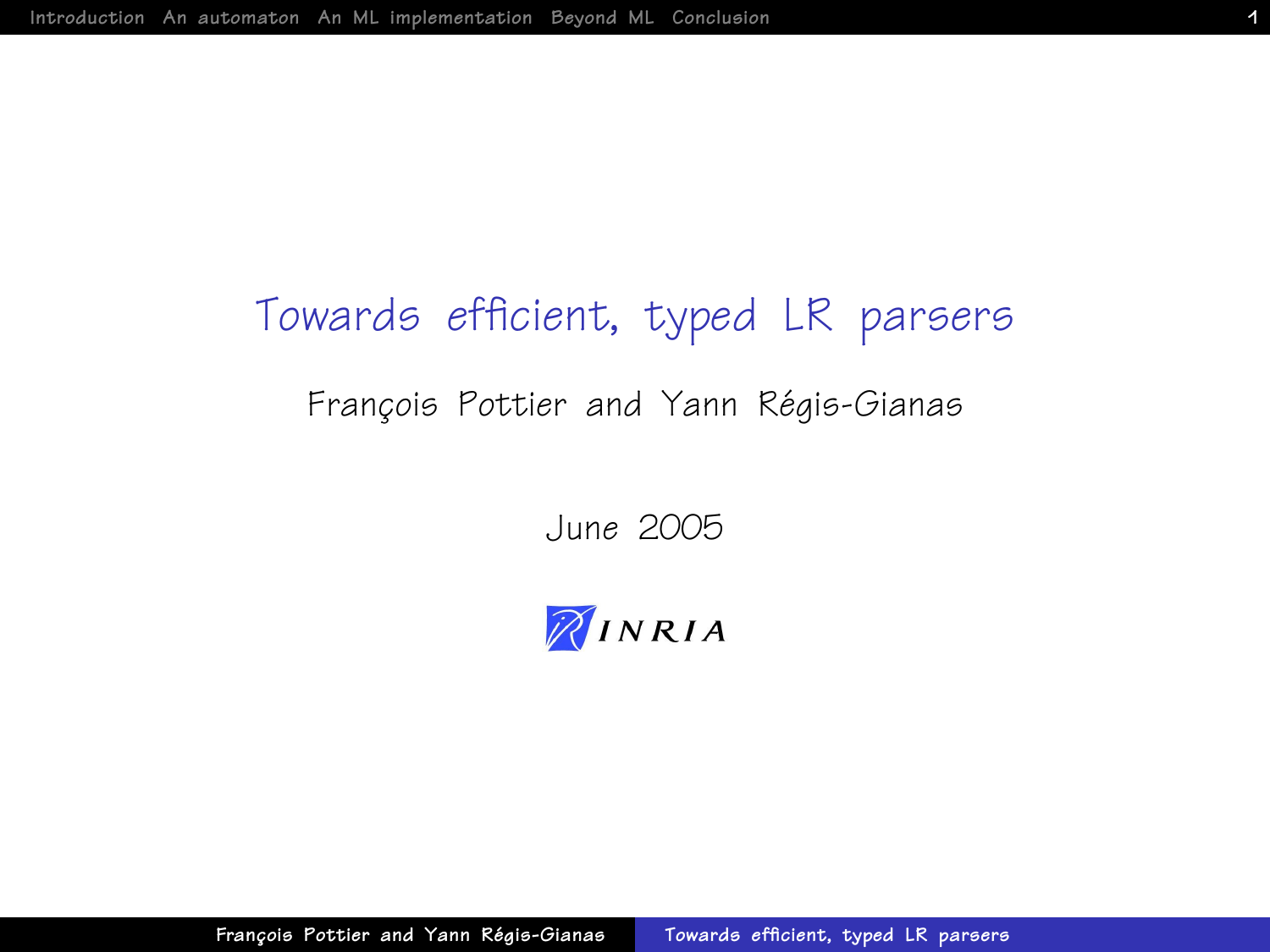#### [Introduction](#page-1-0)

[An automaton](#page-6-0)

[An ML implementation](#page-20-0)

[Beyond ML](#page-29-0)

<span id="page-1-0"></span>[Conclusion](#page-43-0)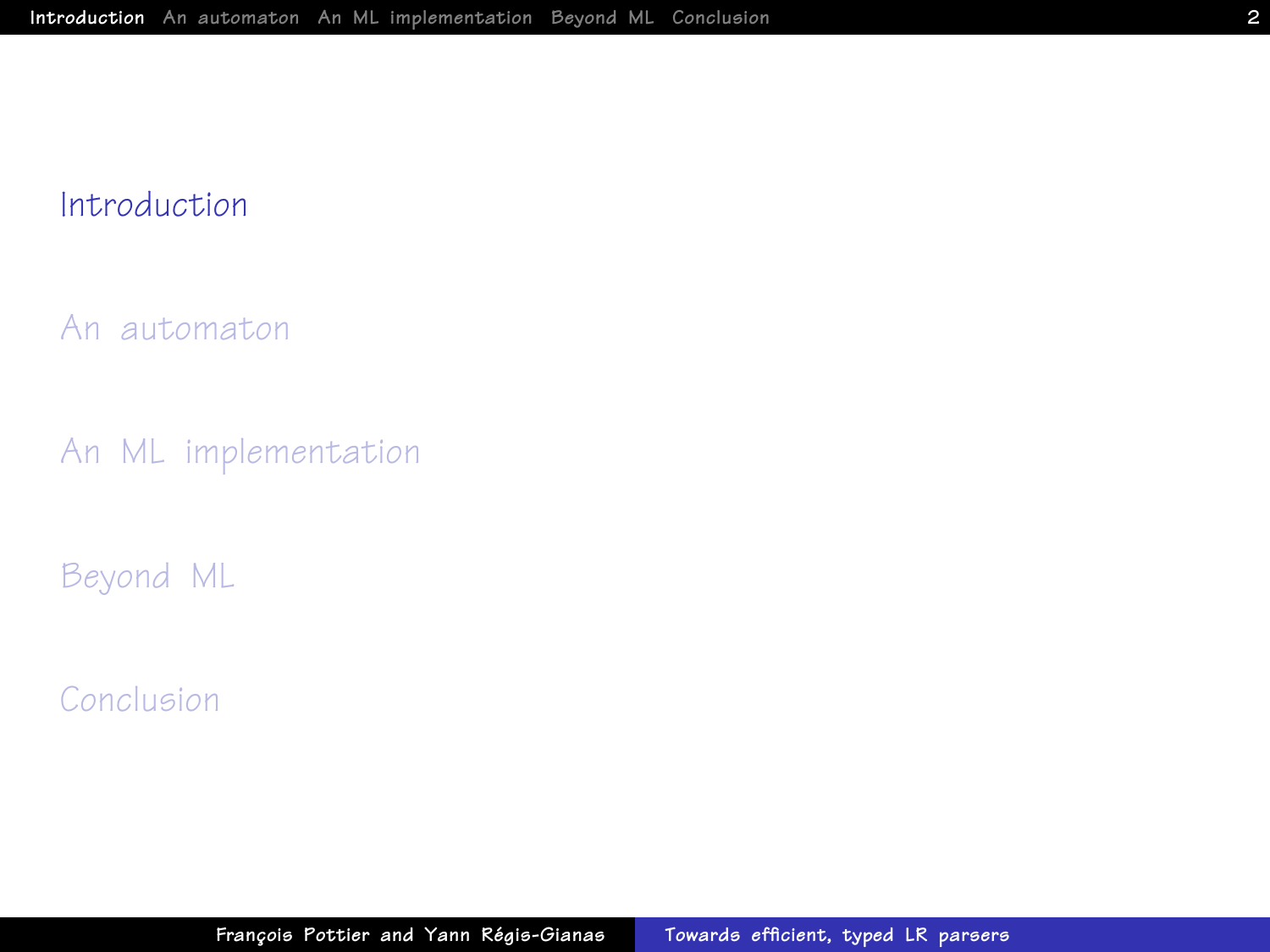#### In short

This talk is meant to illustrate how an expressive type system allows guaranteeing the safety of complex programs.

The programs considered here are LR parsers and the type system is an extension of ML with generalized algebraic data types (GADTs).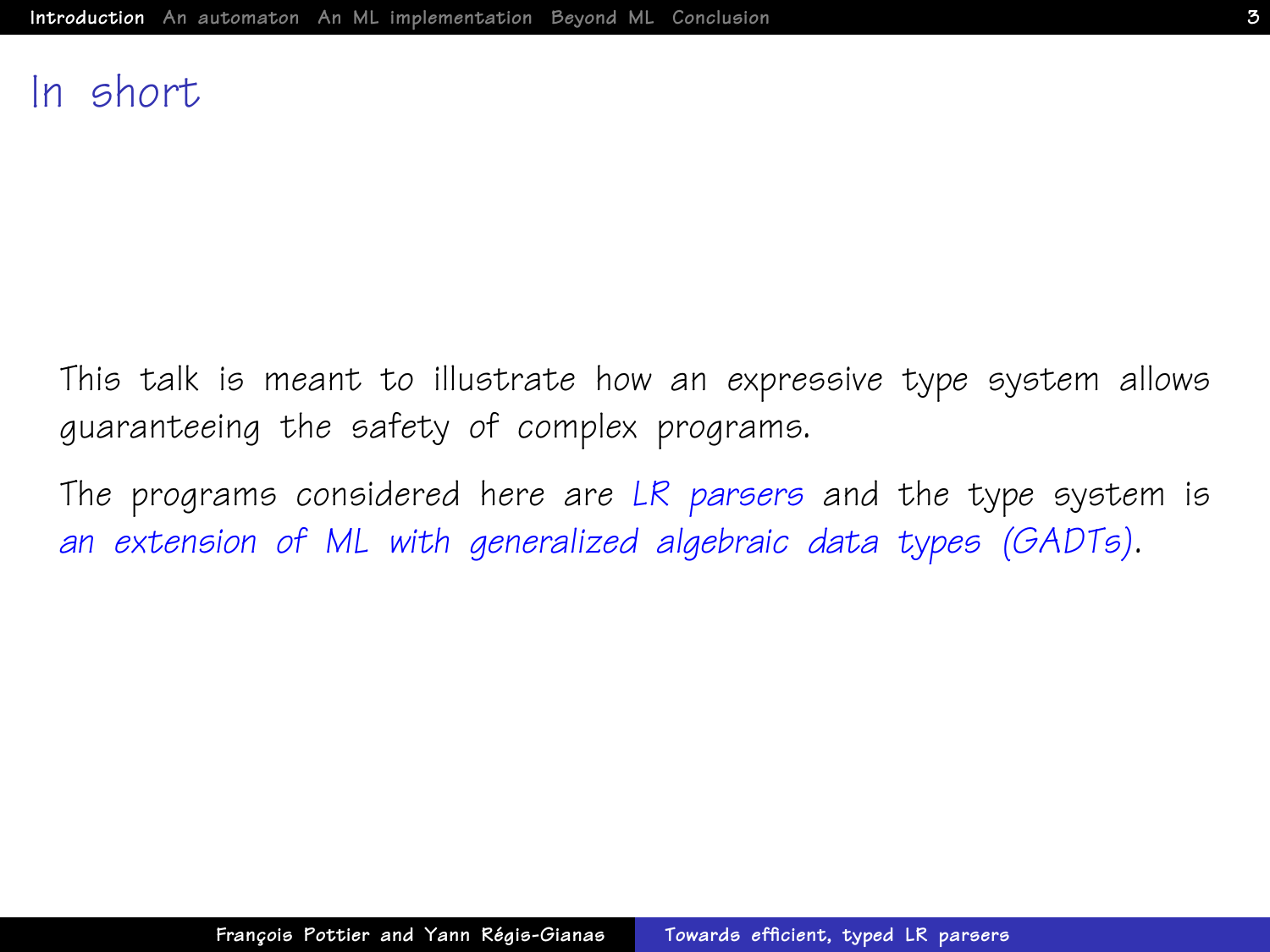### LR parsers

People like to specify a parser as a context-free grammar, typically in BNF format, decorated with semantic actions.

People like to implement a parser as a deterministic pushdown automaton (DPDA).

A grammar is LR if such an implementation is possible.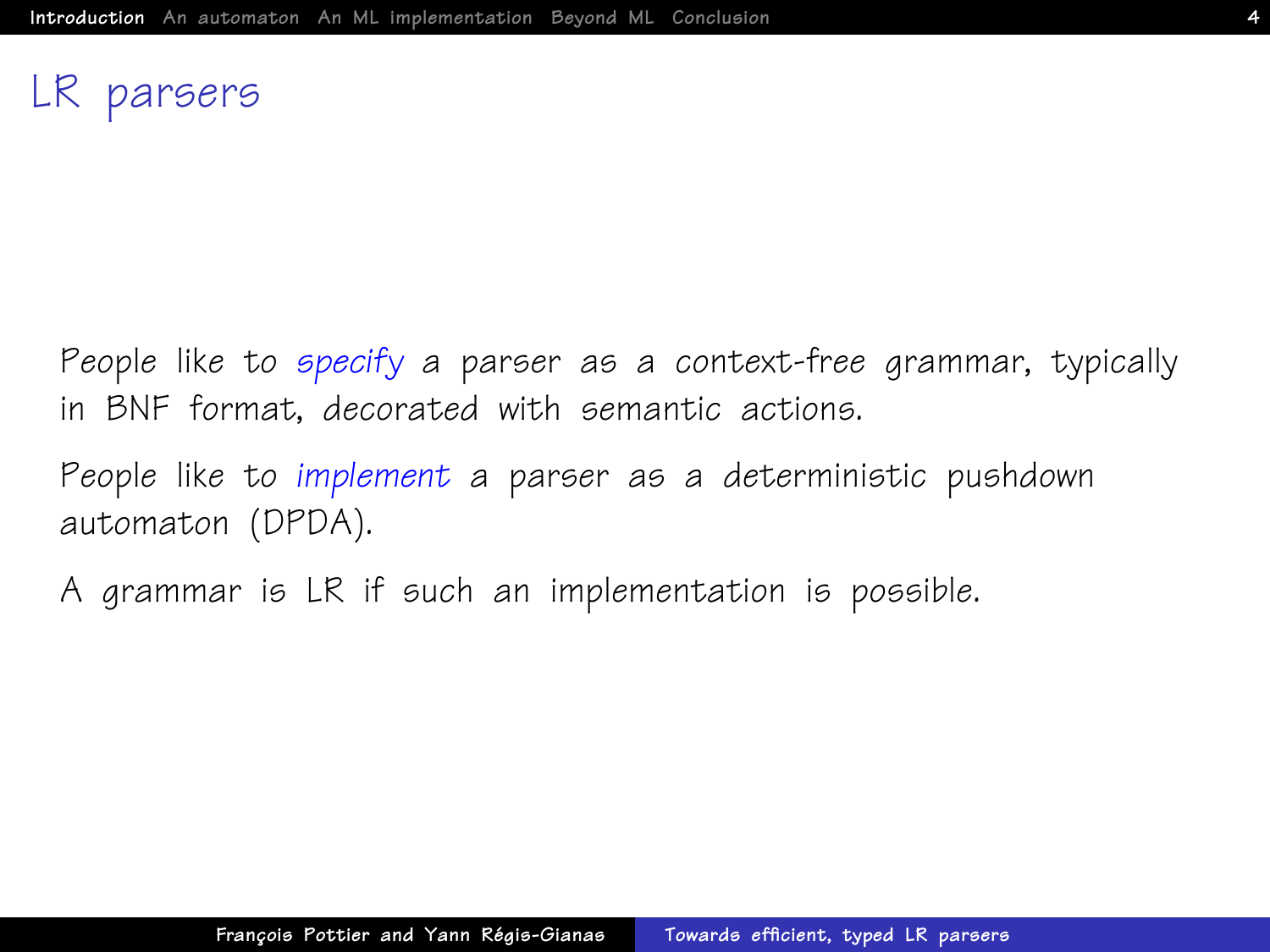### LR parser generators

There are tools that generate, out of an LR grammar, a program that simulates execution of the corresponding automaton.

Can one guarantee the safety of the generated program without requiring trust in the tool's correctness?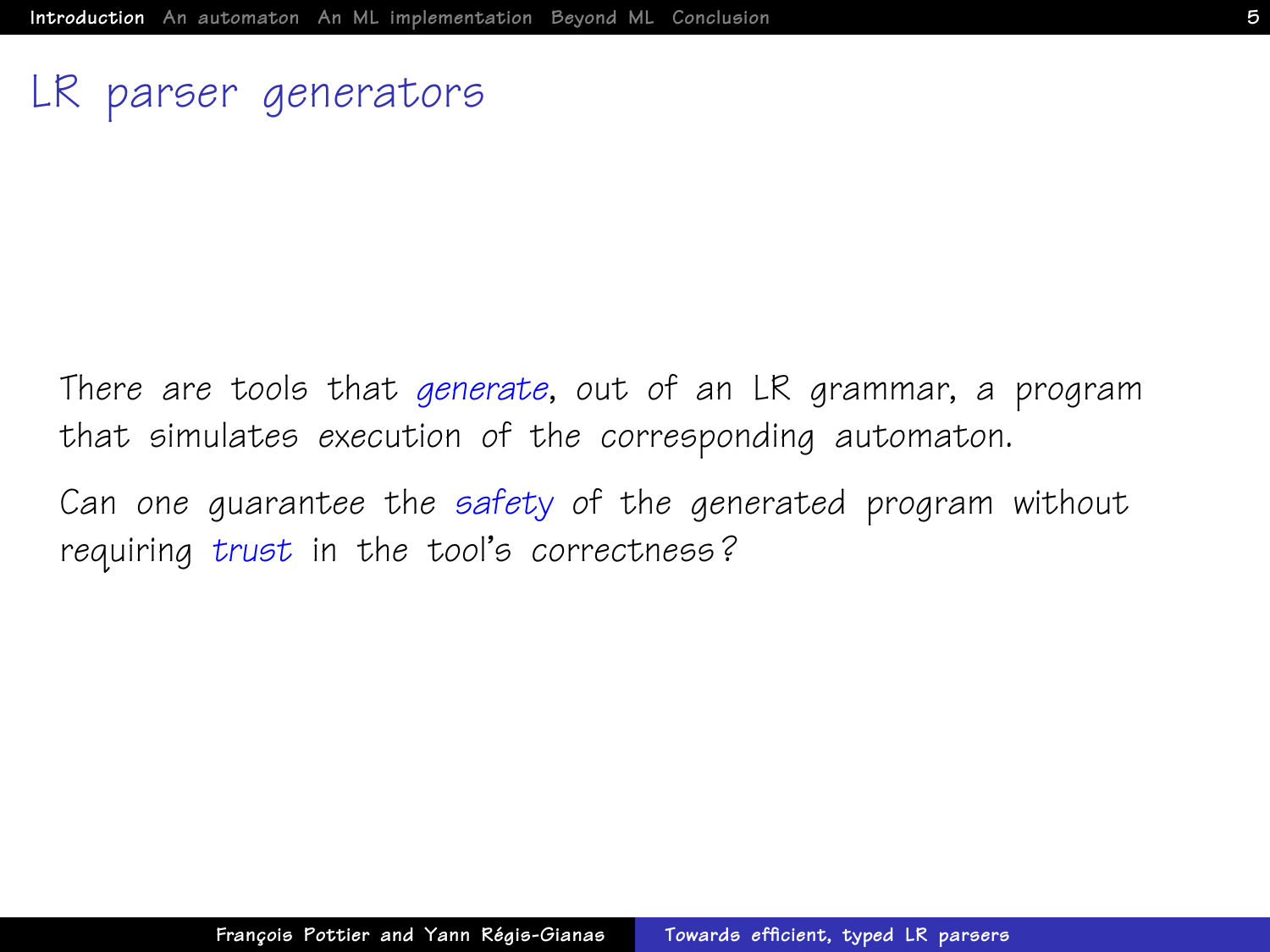# What do existing tools produce ?

Yacc, Bison, etc. produce C programs, with no safety guarantee. They use a union to represent semantic values, and do not protect against stack underflow.

ML-Yacc or Happy produce ML or Haskell programs, which are typed. Yet, runtime exceptions still arise when pattern matching fails, so safety isn't quite guaranteed. Furthermore, redundant dynamic tests incur a runtime penalty.

Before showing any code, let's have a look at a sample grammar and automaton.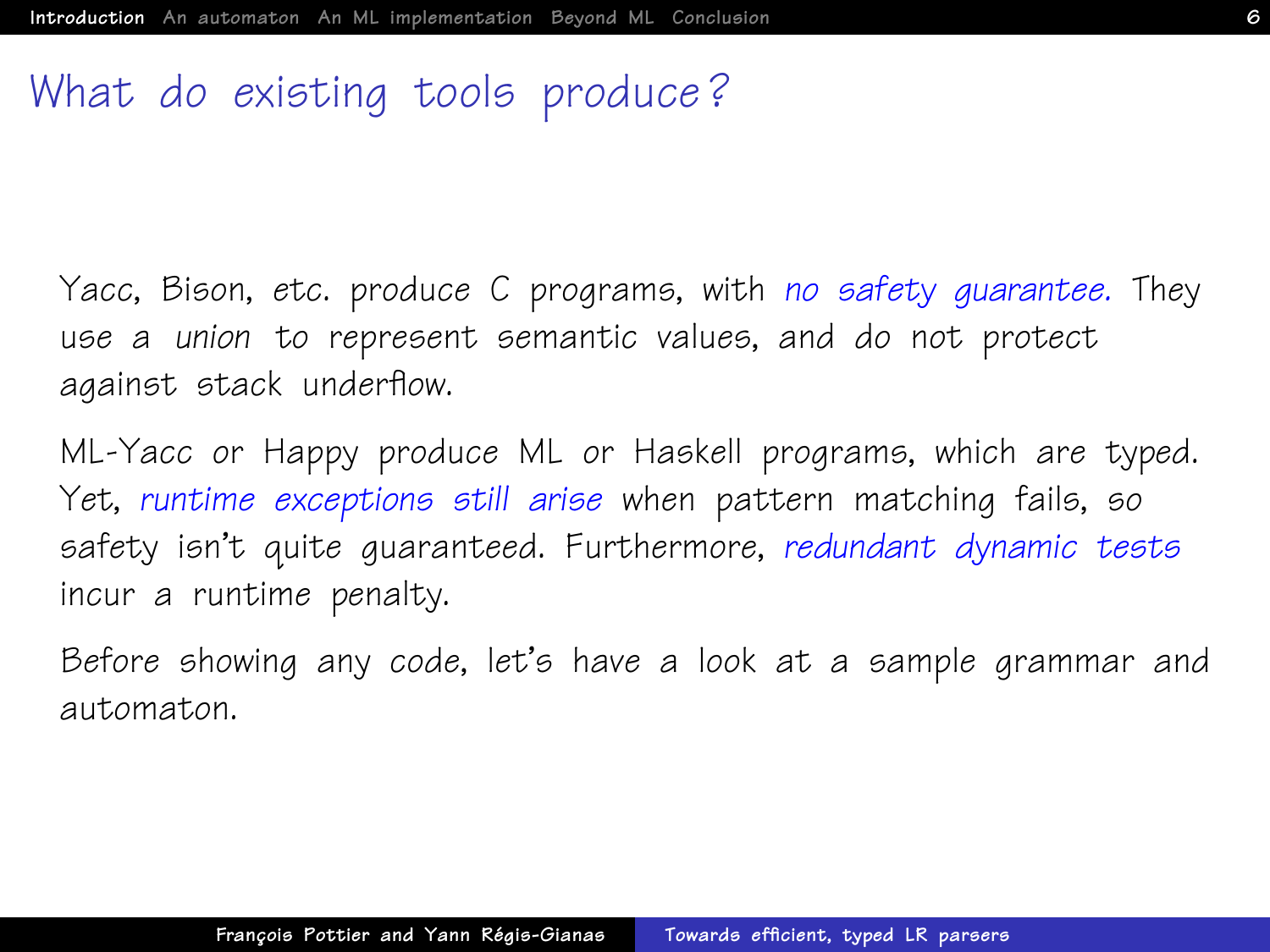#### [Introduction](#page-1-0)

#### [An automaton](#page-6-0)

[An ML implementation](#page-20-0)

[Beyond ML](#page-29-0)

<span id="page-6-0"></span>[Conclusion](#page-43-0)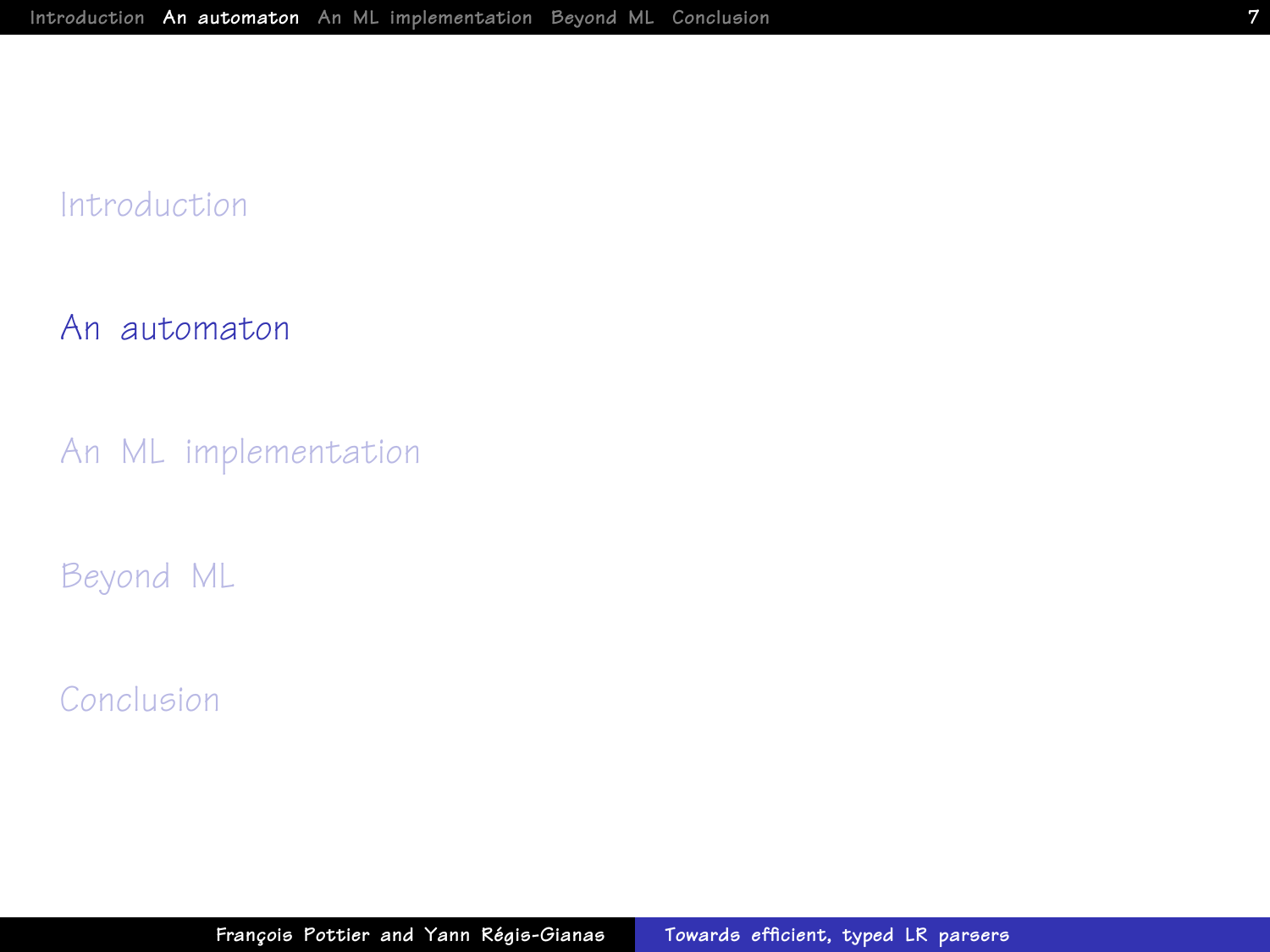## A simple grammar

Here is a very simple LR grammar, drawn from the "Dragon Book:"

$$
(1) \quad E\{x\} + T\{y\} \rightarrow E\{x+y\}
$$
\n
$$
(2) \quad T\{x\} \rightarrow E\{x\}
$$
\n
$$
(3) \quad T\{x\} * F\{y\} \rightarrow T\{x \times y\}
$$
\n
$$
(4) \quad F\{x\} \rightarrow T\{x\}
$$
\n
$$
(5) \quad (E\{x\}) \rightarrow F\{x\}
$$
\n
$$
(6) \quad \text{int}\{x\} \rightarrow F\{x\}
$$

The terminals or tokens are  $+, *, (,)$ , and int. The non-terminals are E, T, and F. The first four have no semantic value ; the last four have an integer semantic value.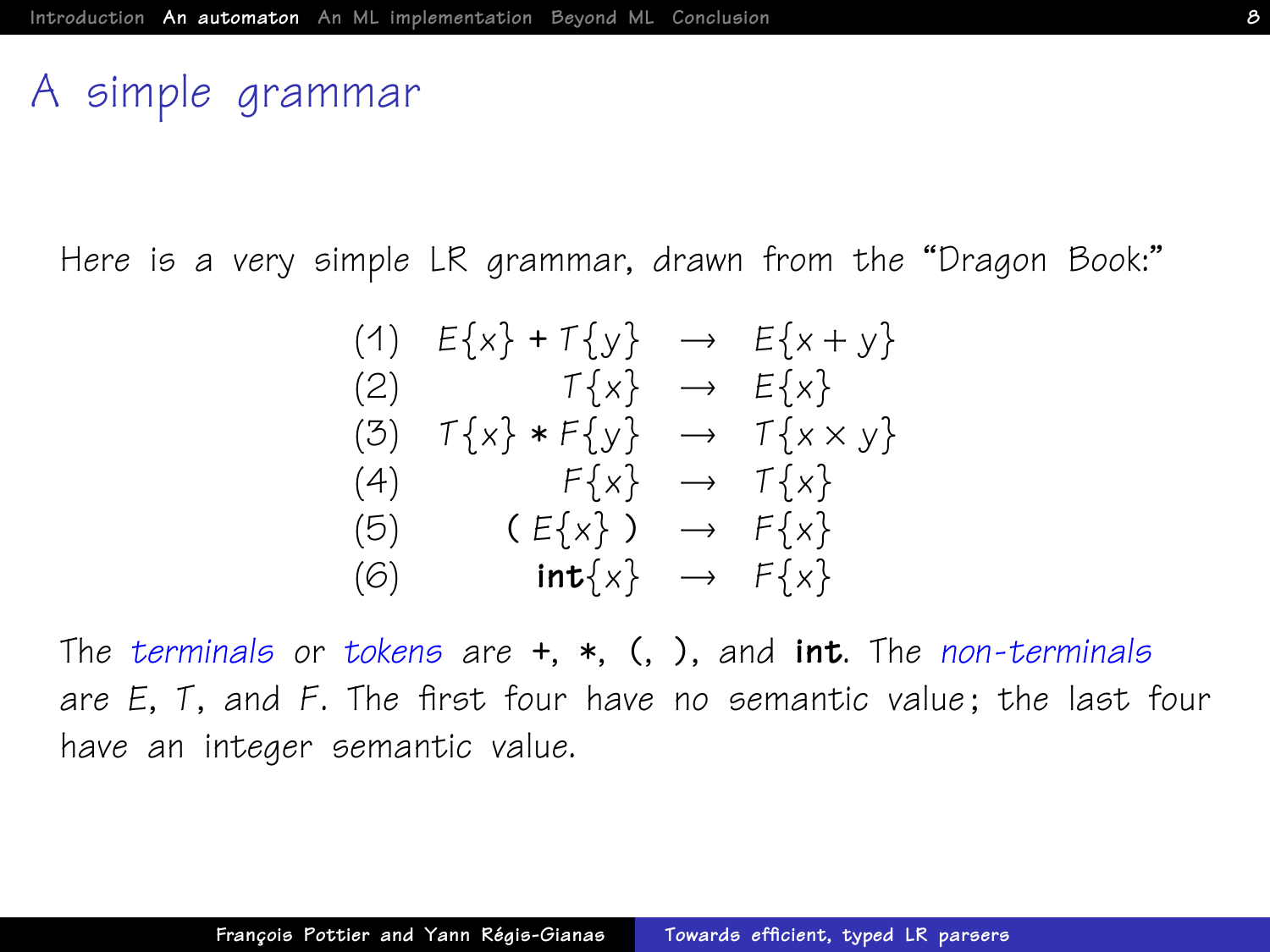

Here is a pushdown automaton that accepts this grammar.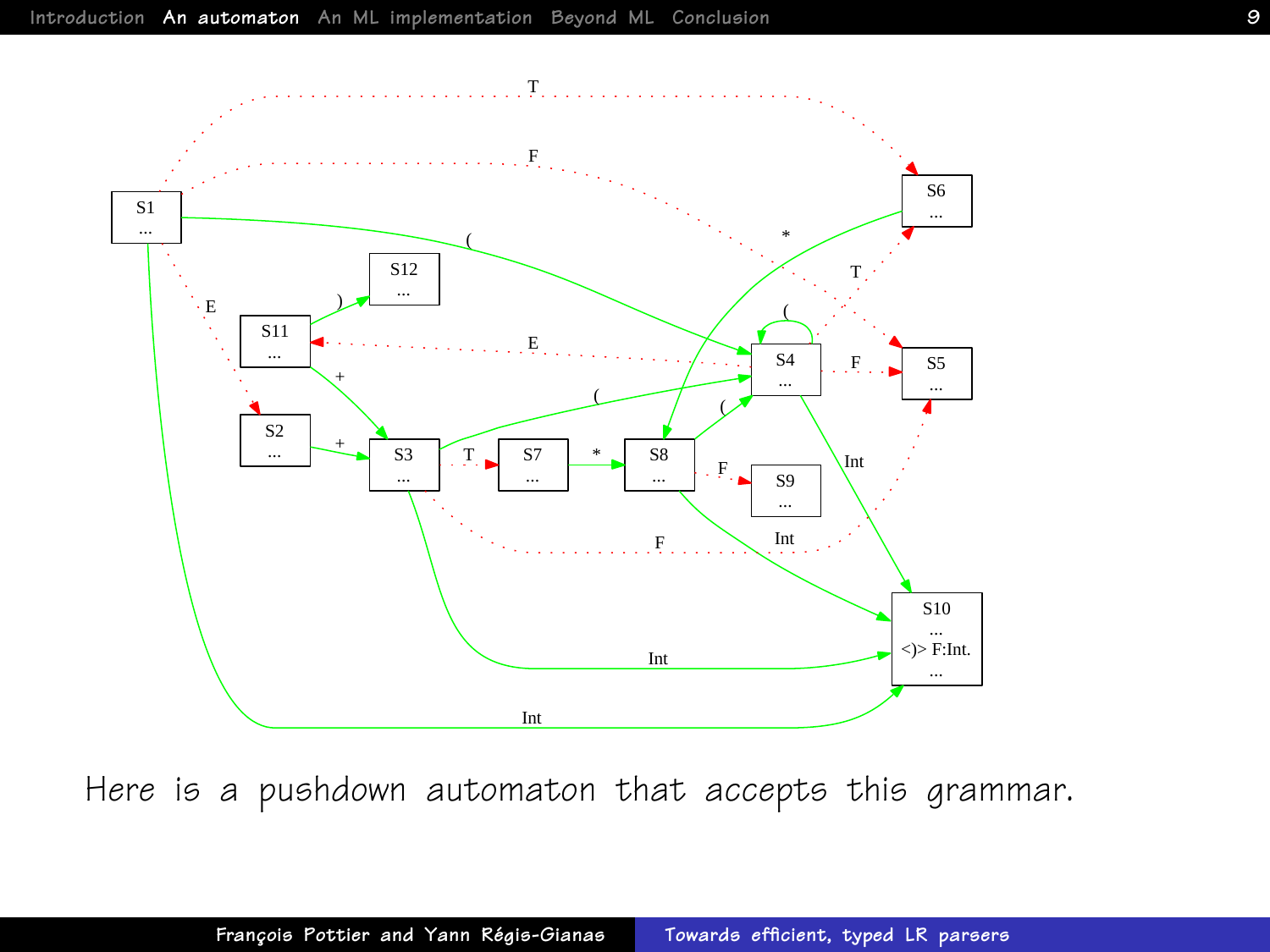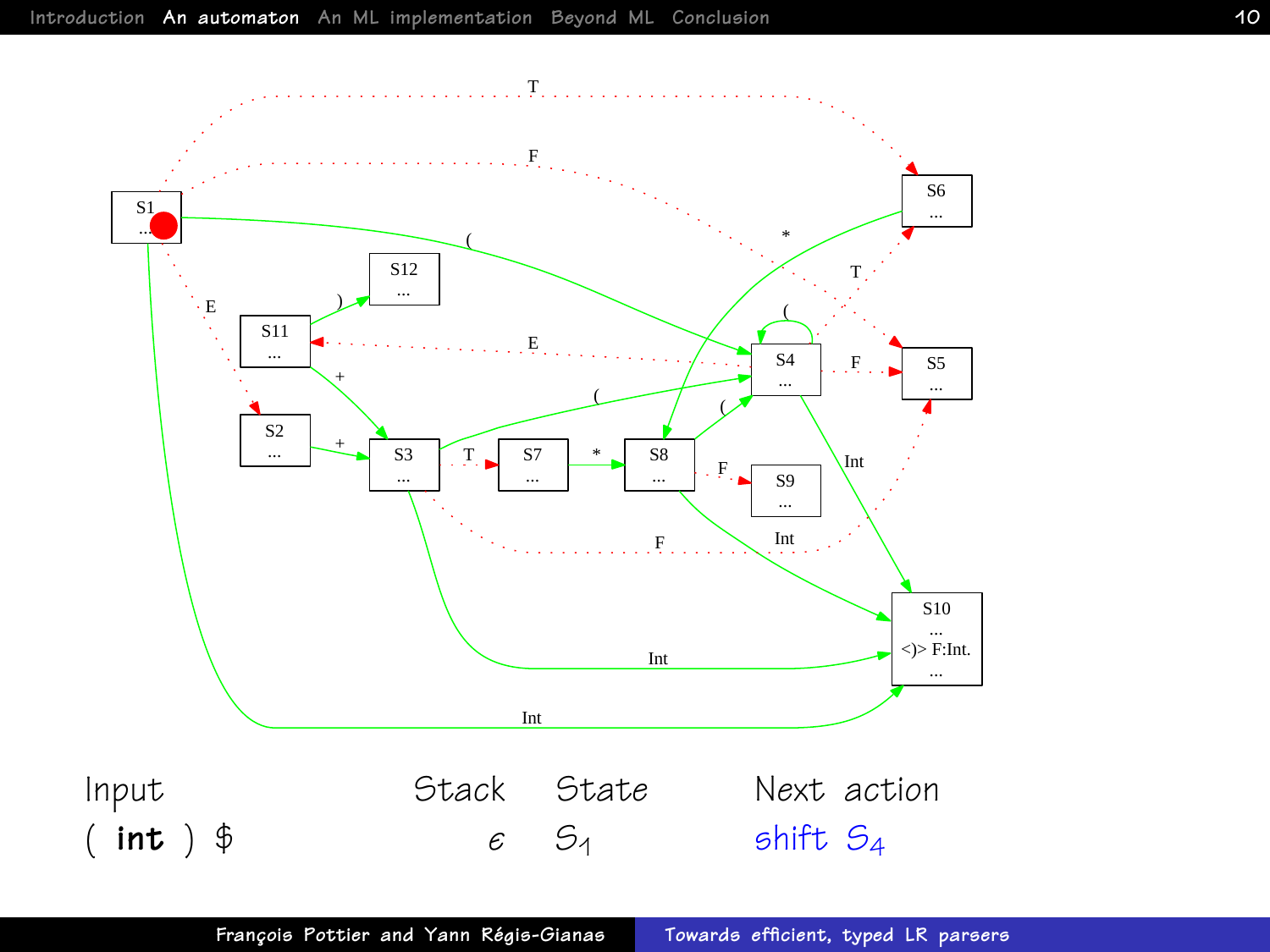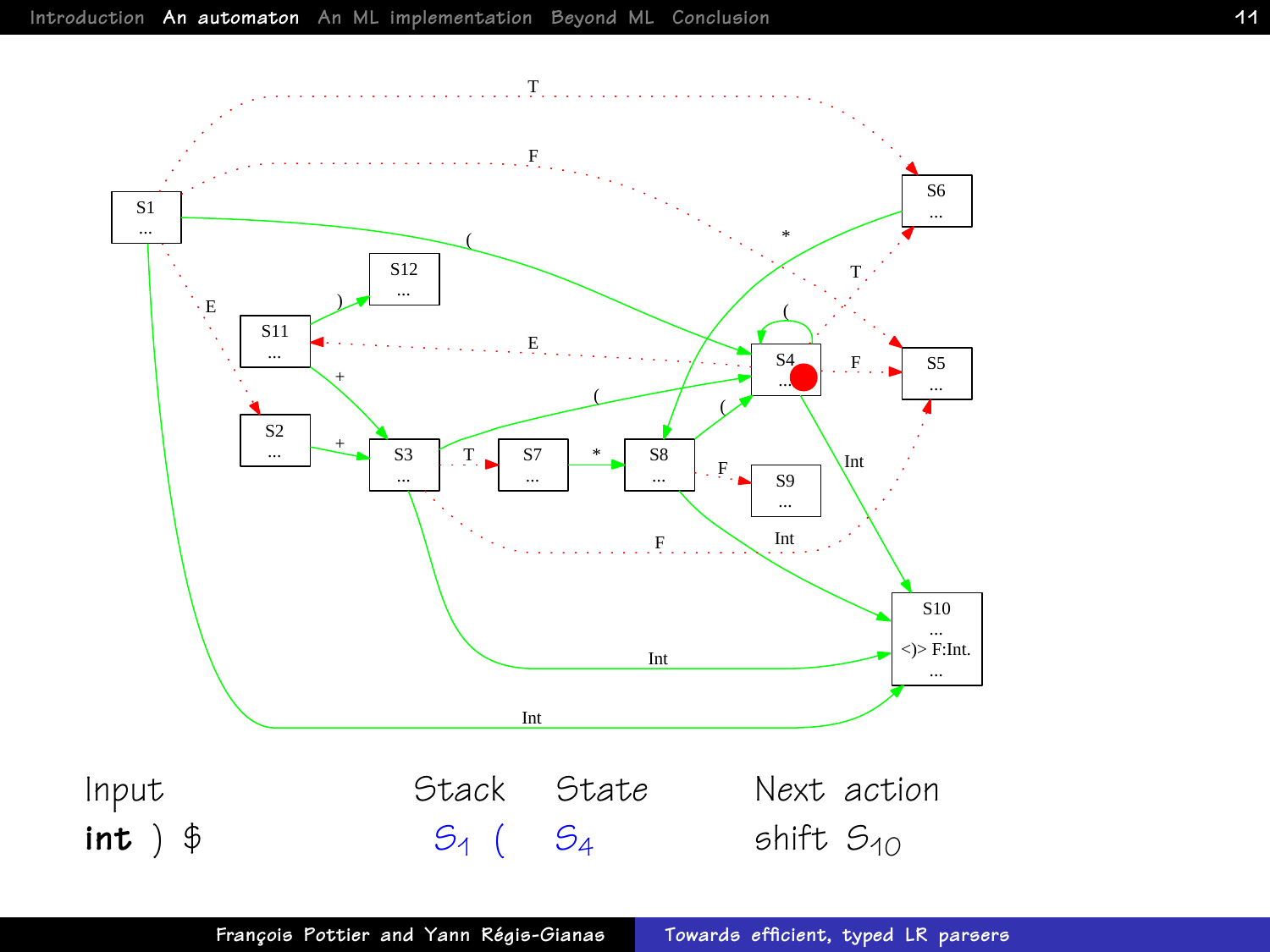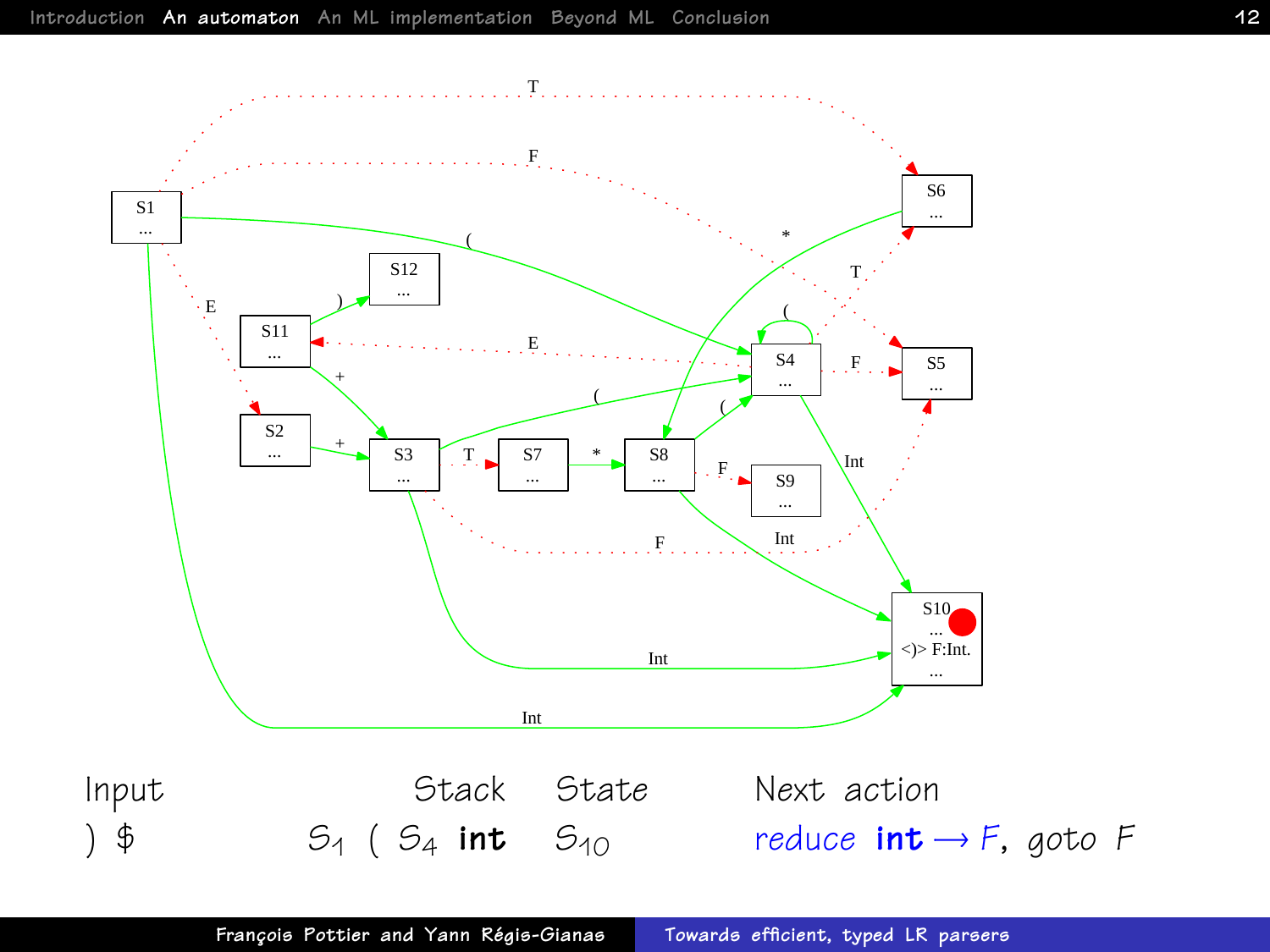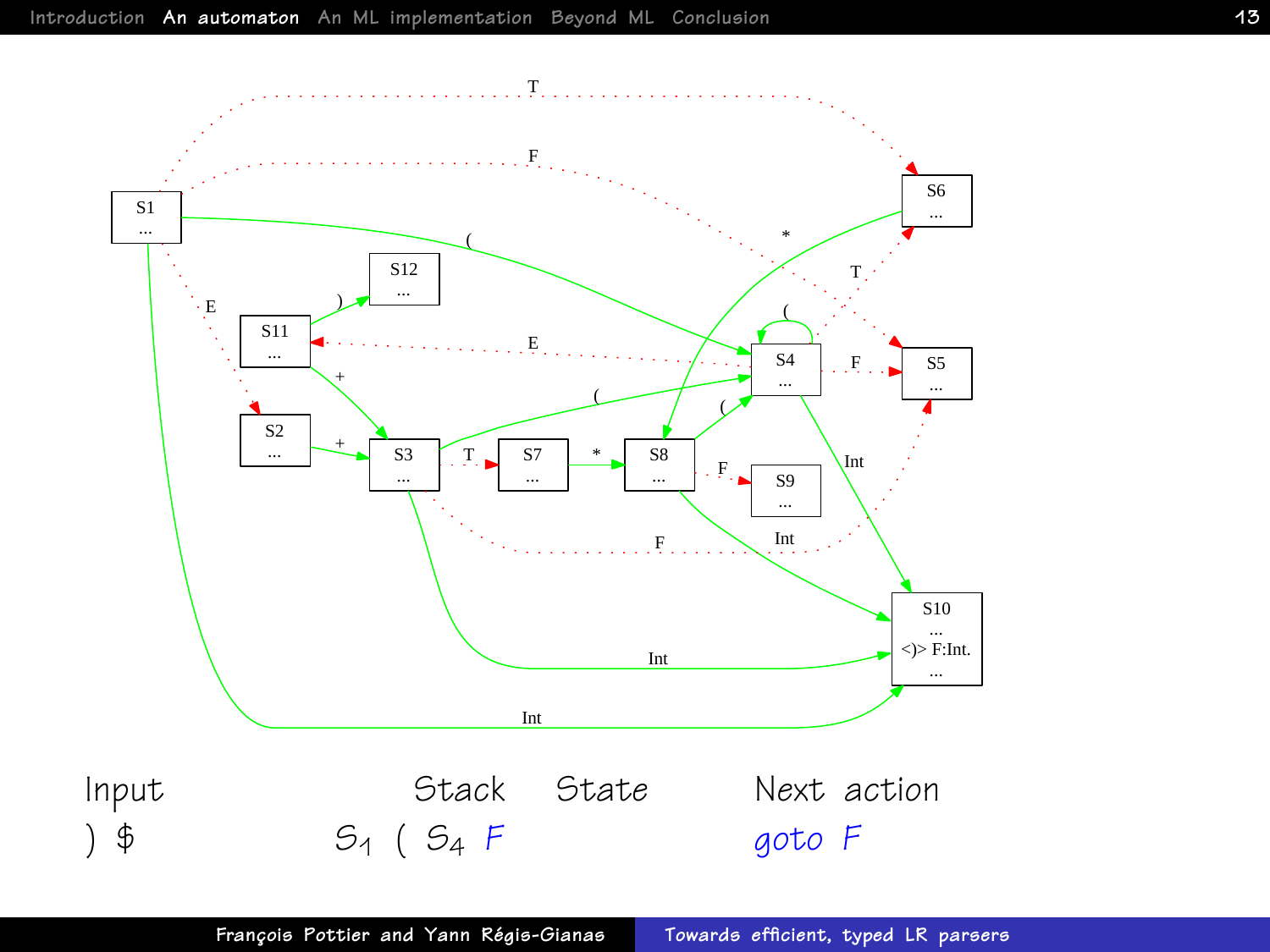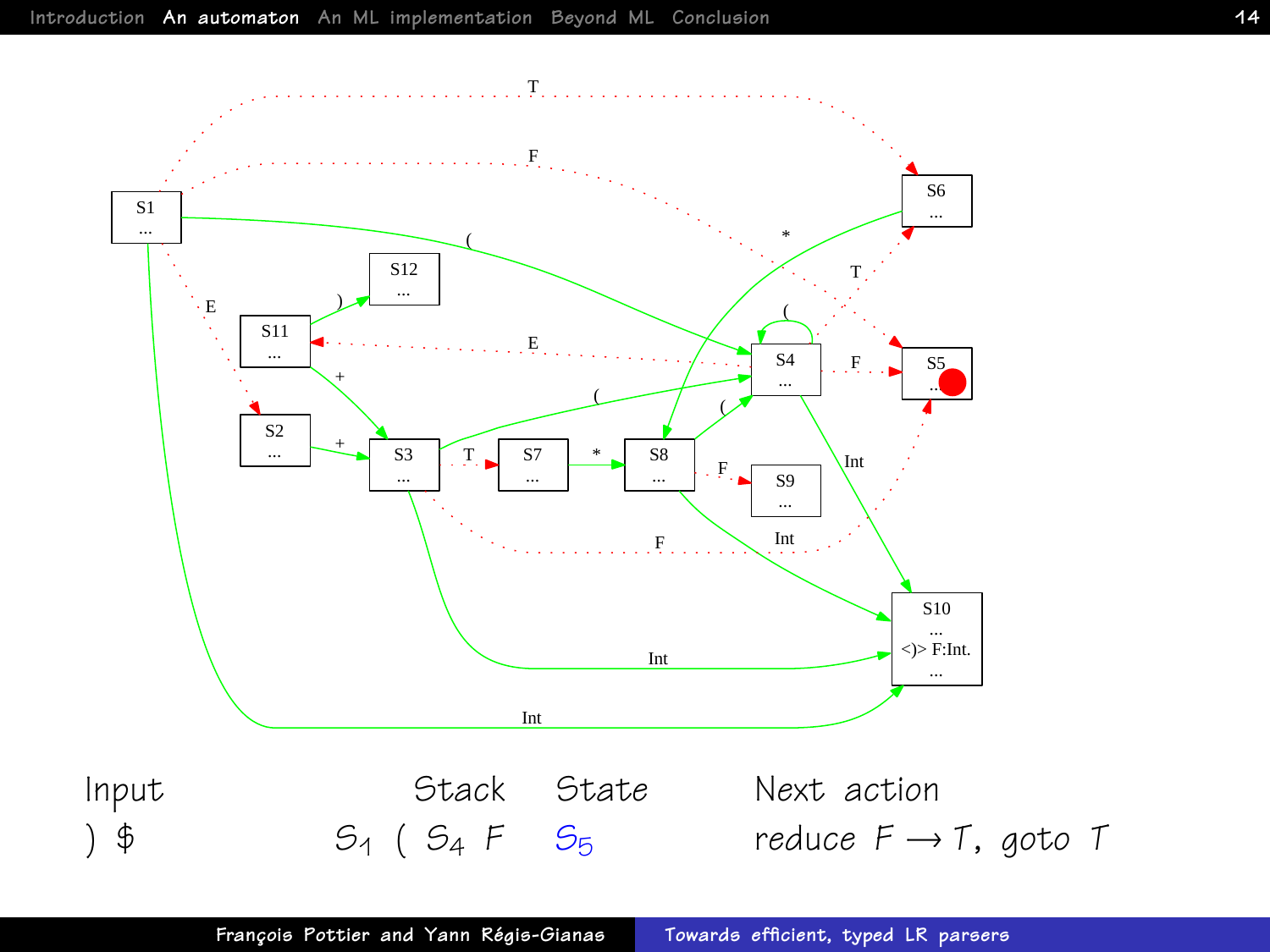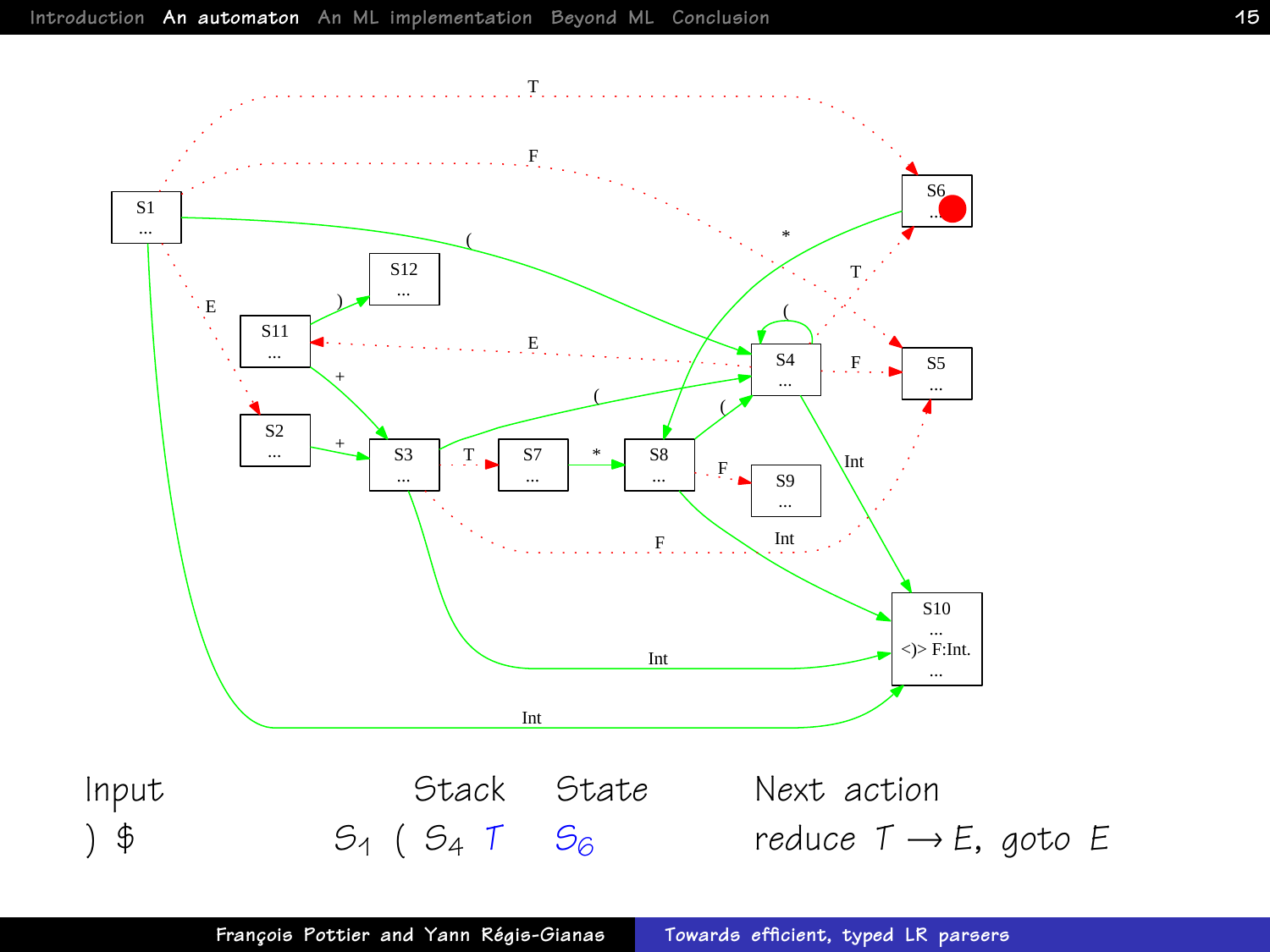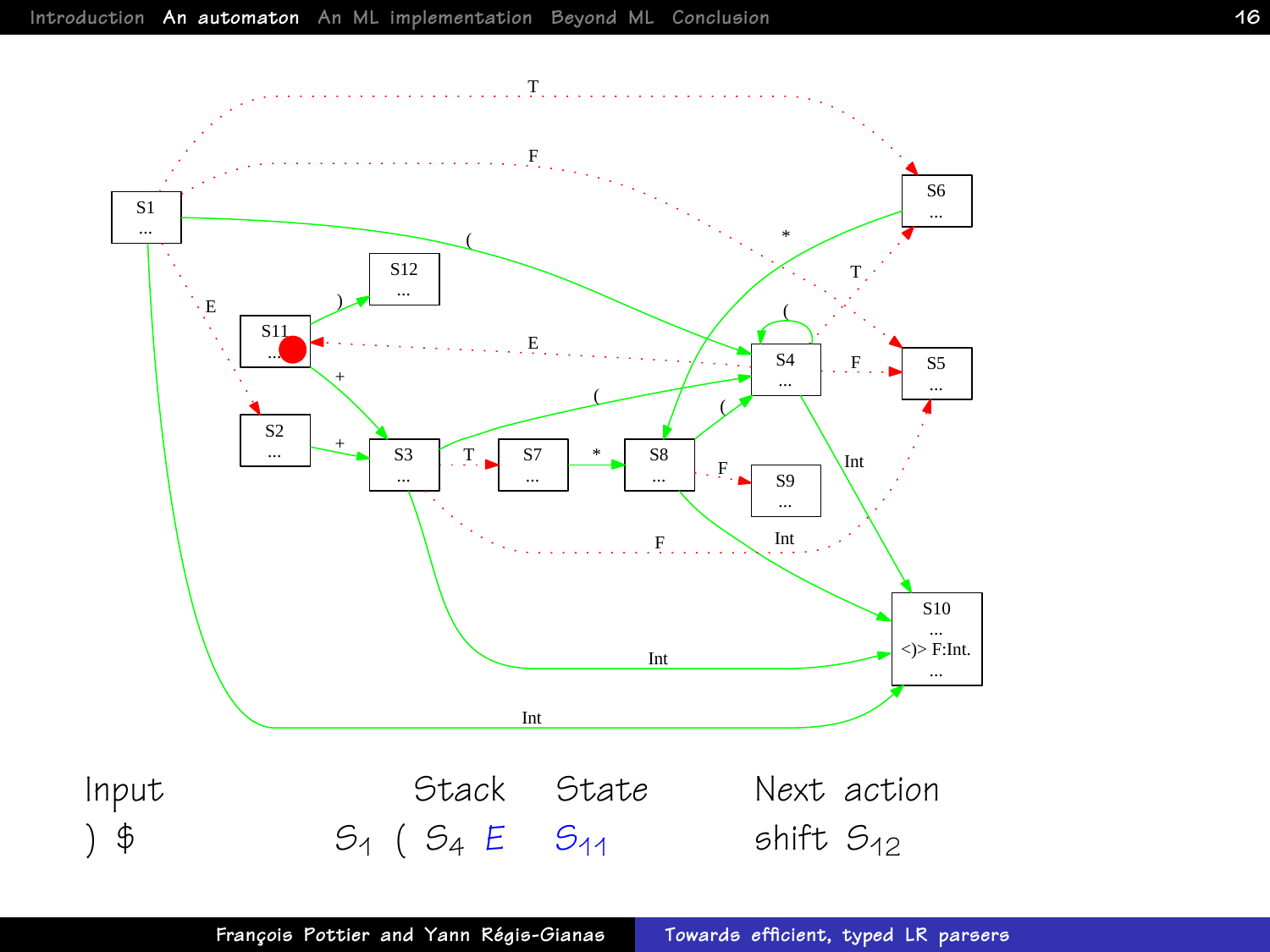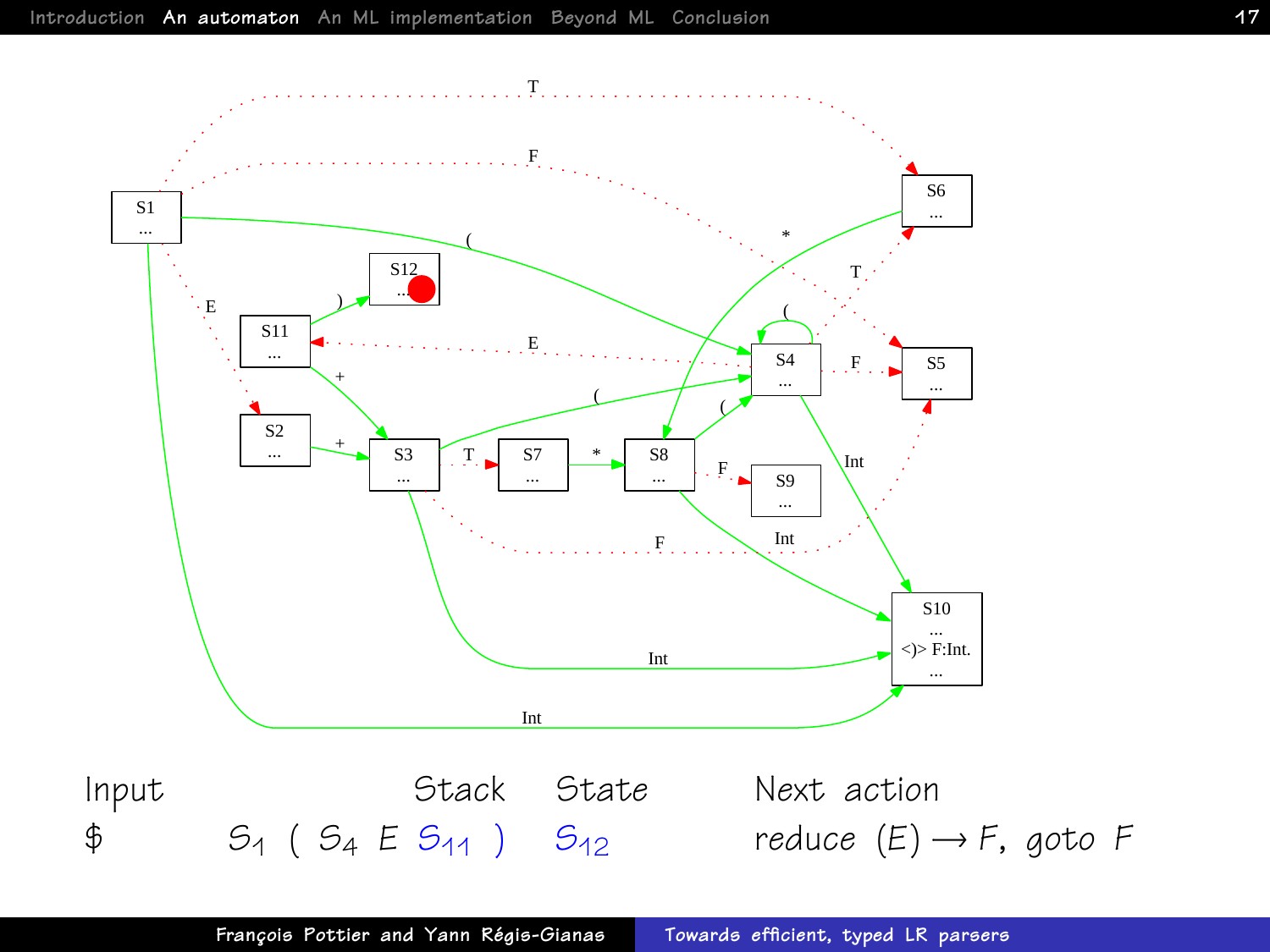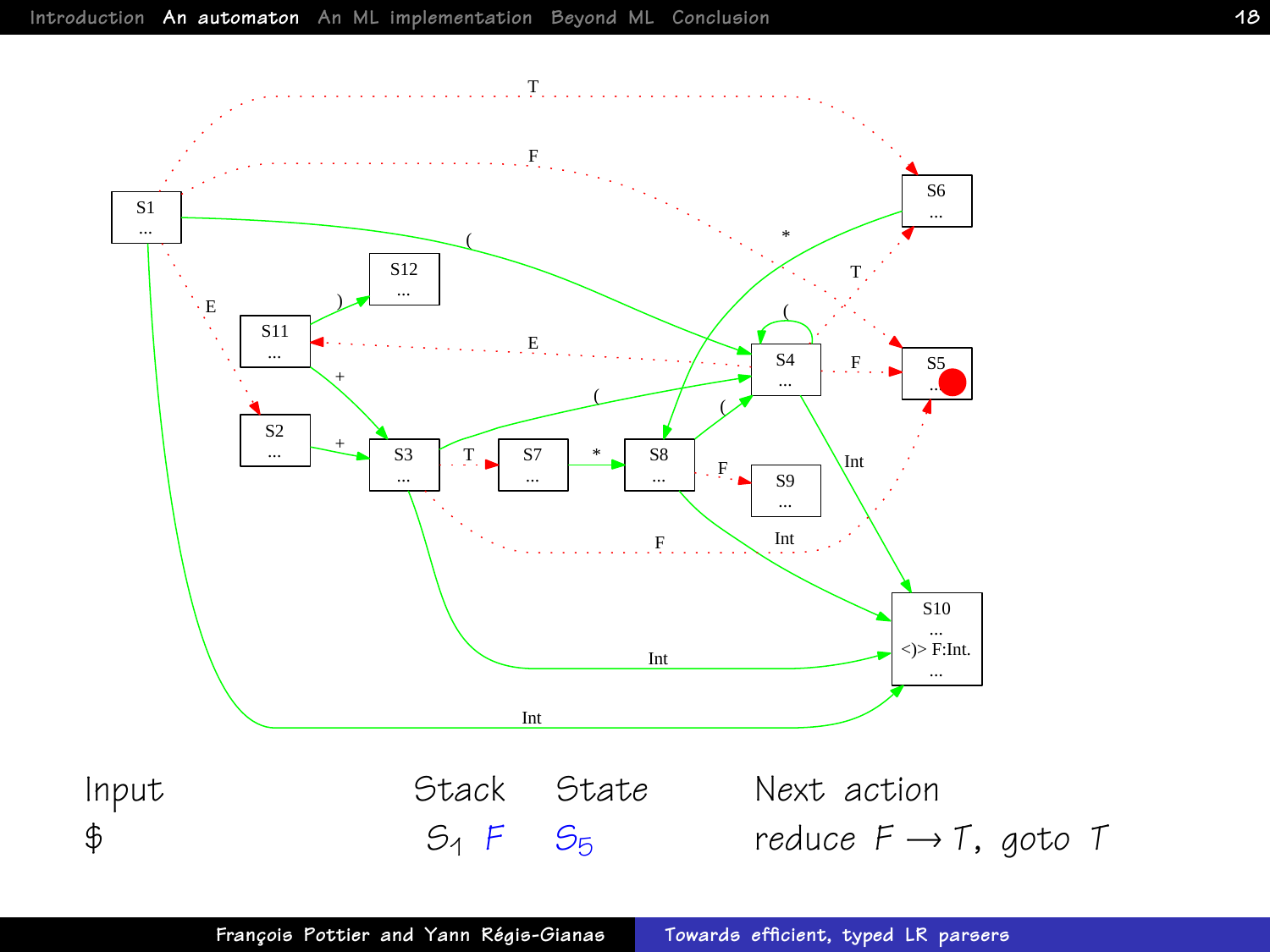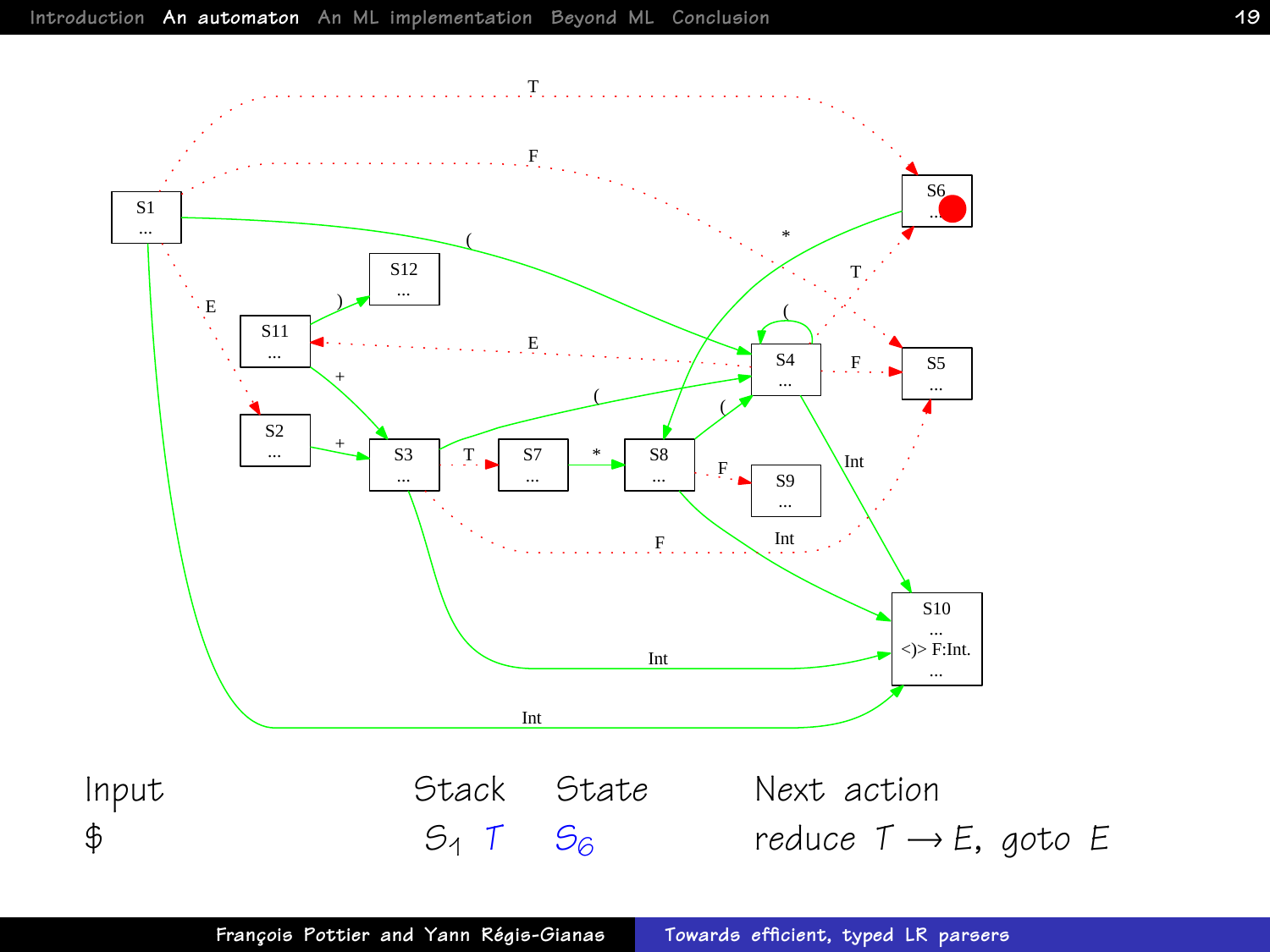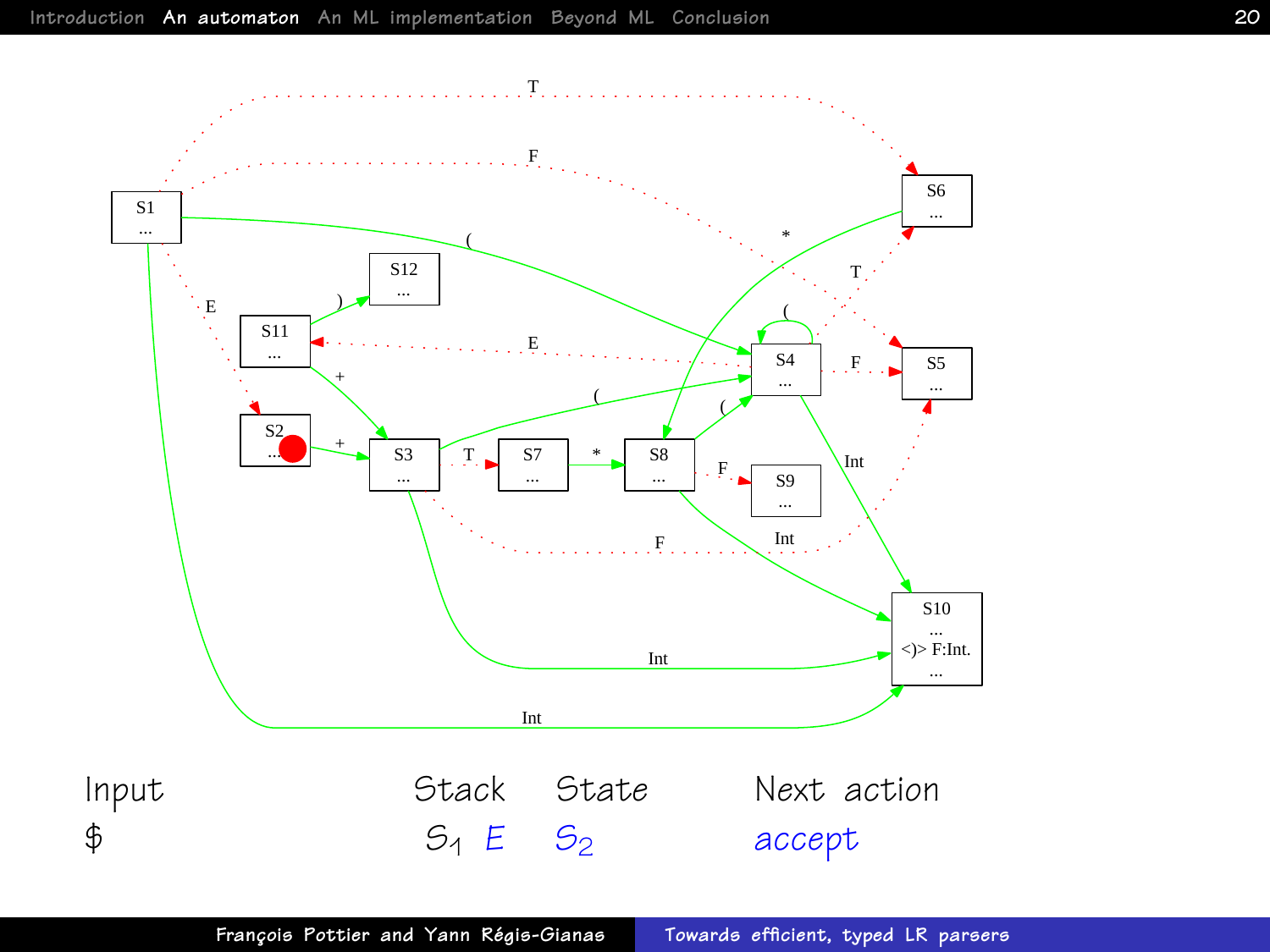#### [Introduction](#page-1-0)

[An automaton](#page-6-0)

[An ML implementation](#page-20-0)

[Beyond ML](#page-29-0)

<span id="page-20-0"></span>[Conclusion](#page-43-0)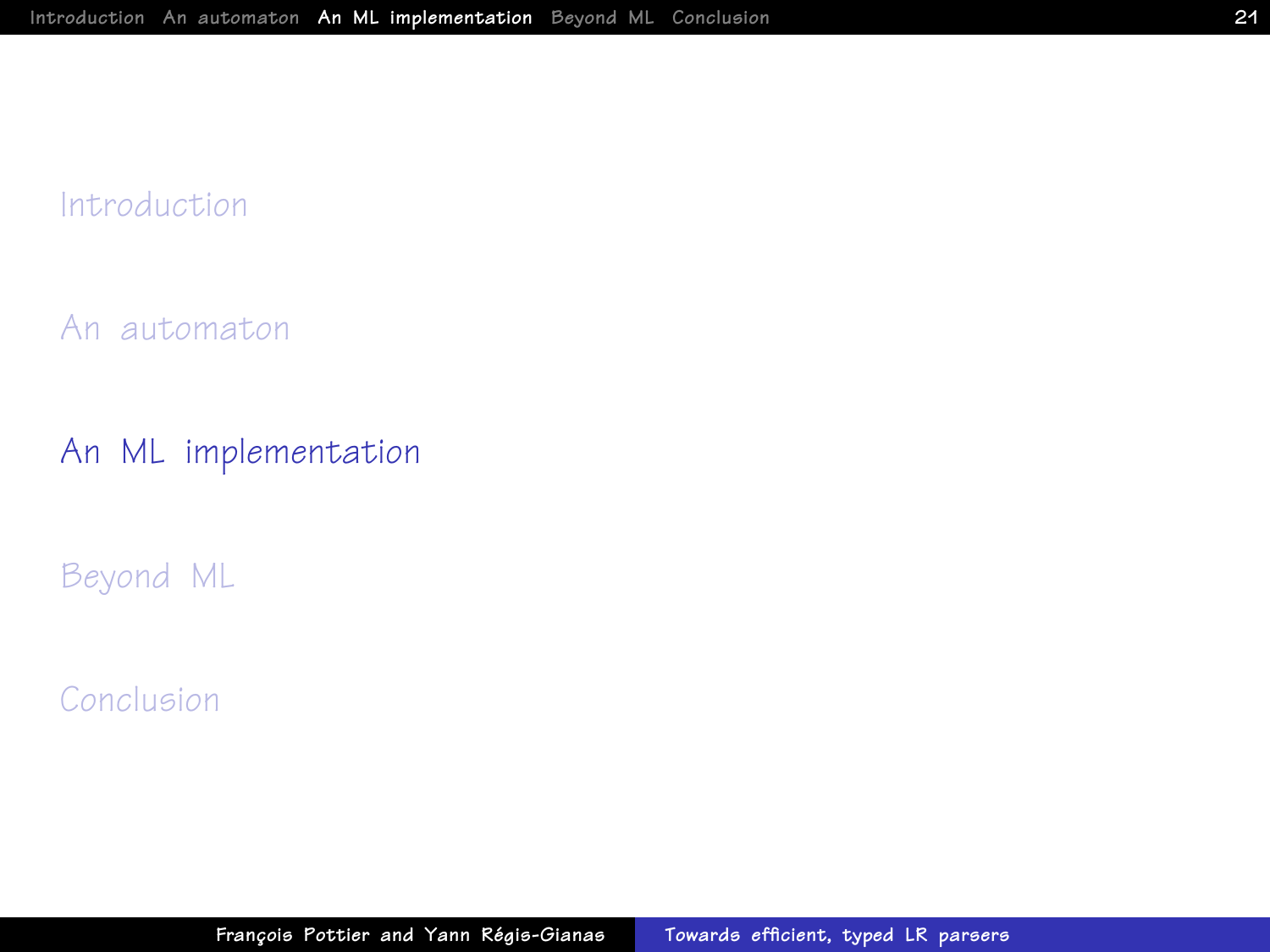#### Lexer interface

Tokens are made up of a tag and possibly of a semantic value: type token = KPlus | KStar | KLeft | KRight | KEnd | KInt of int The lexer provides two functions for looking up and for discarding the current token:

val peek : unit  $\rightarrow$  token val discard : unit  $\rightarrow$  unit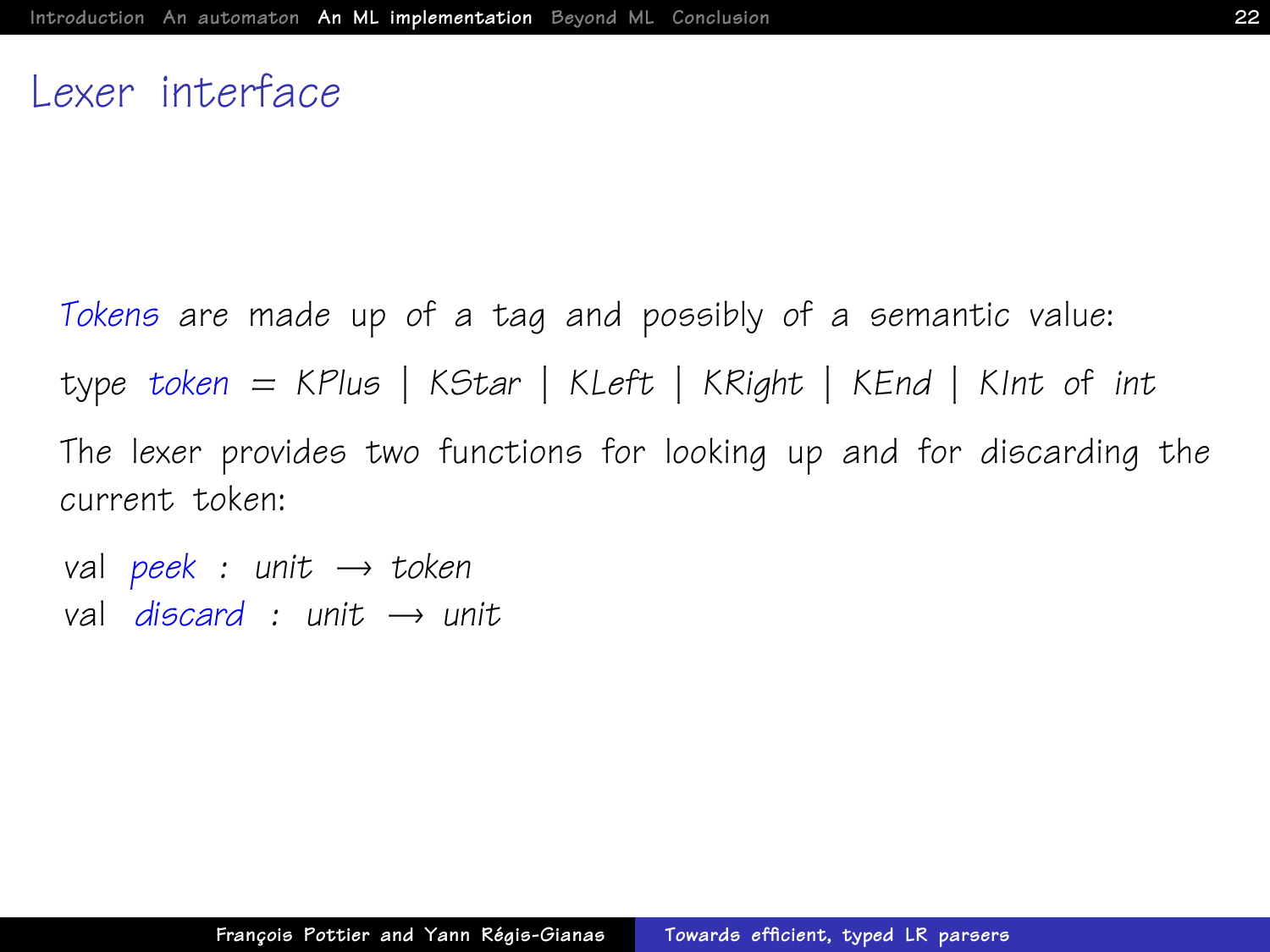#### Data structures

The type of states is easily defined: type state =  $50$  |  $51$  | ... |  $511$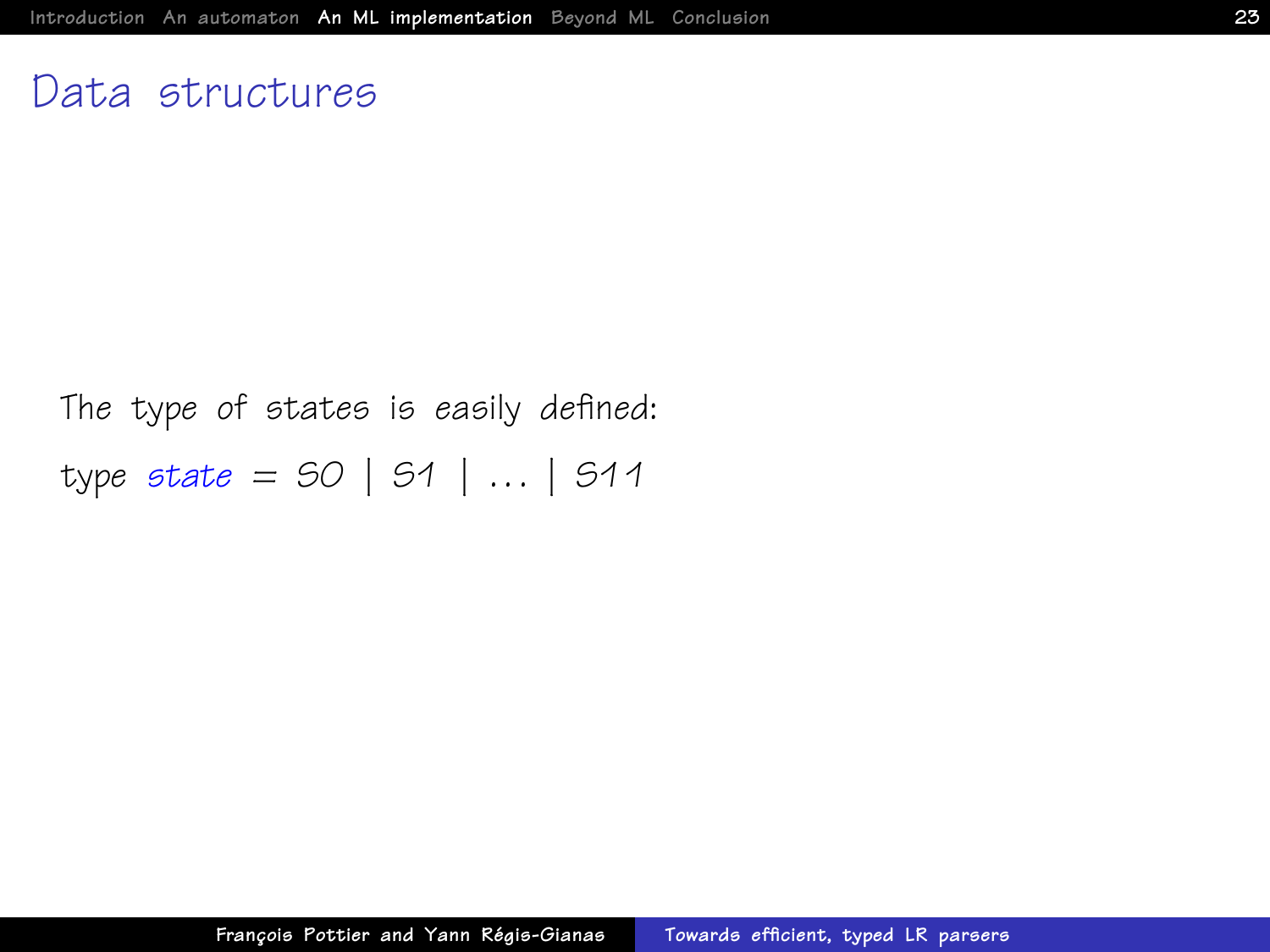### Data structures (cont'd)

<span id="page-23-0"></span>The stack is made up of pairs of a state and a semantic value whose type depends on the non-terminal with which it is associated. This is a linked list of tagged cells.

```
type stack =| SEmpty
    SPlus of stack \times state
    SStar of stack x state
    SLeft of stack \times state
    SRight of stack \times state
    Sint of stack \times state \times int.
    SE of stack \times state \times int
    ST of stack \times state \times int
    SF of stack \times state \times int
```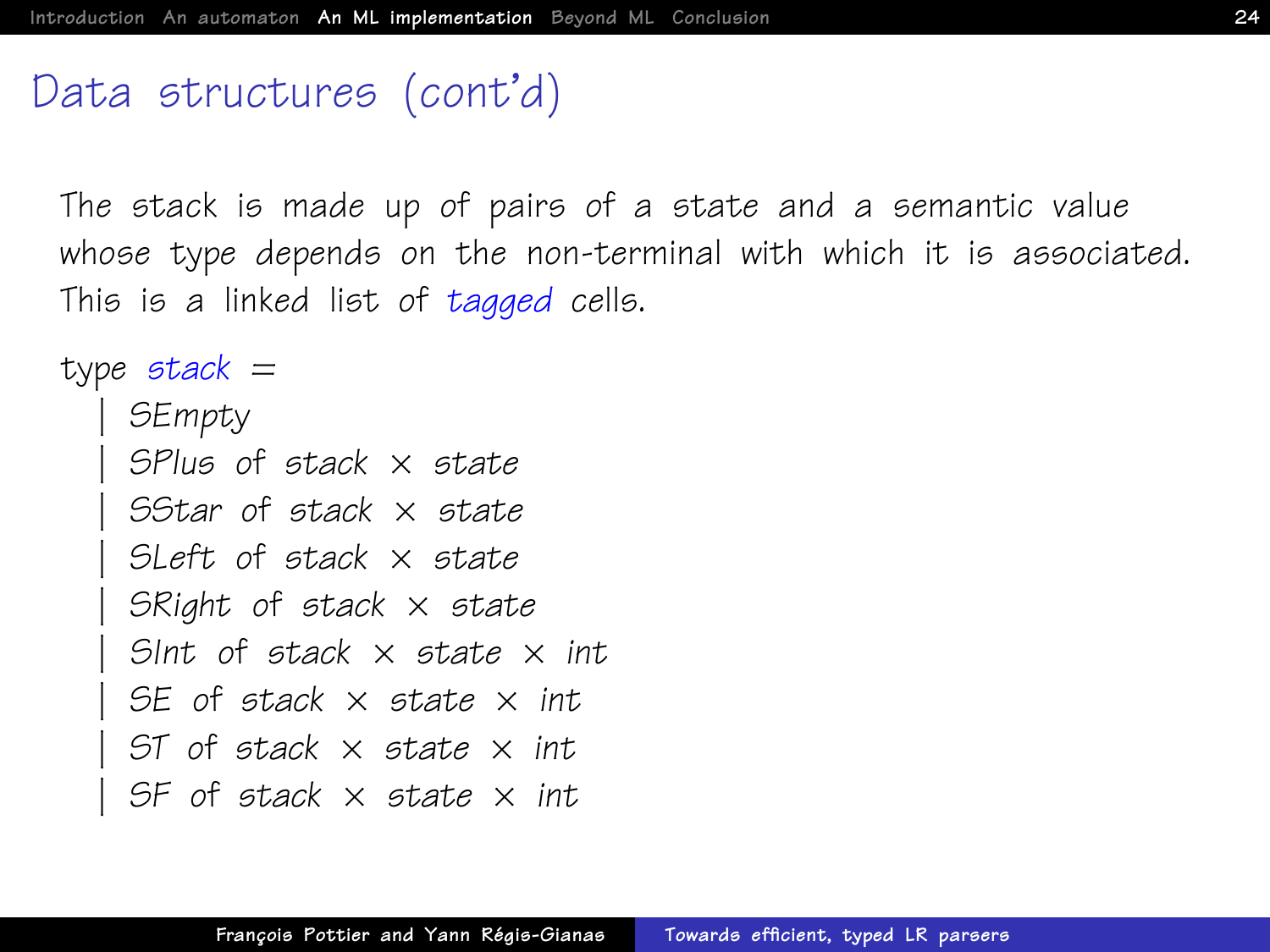# Implementation (general structure)

<span id="page-24-0"></span>The automaton is simulated by run. Out of the current state, stack, and (implicitly) token stream, this function either produces a semantic value for the entire parse or fails.

```
let rec run (s : state) (stack : stack) : int =
 match s, peek() with
   ... (* shift or reduce transitions *)
  | , , = \rightarrowraise SyntaxError
```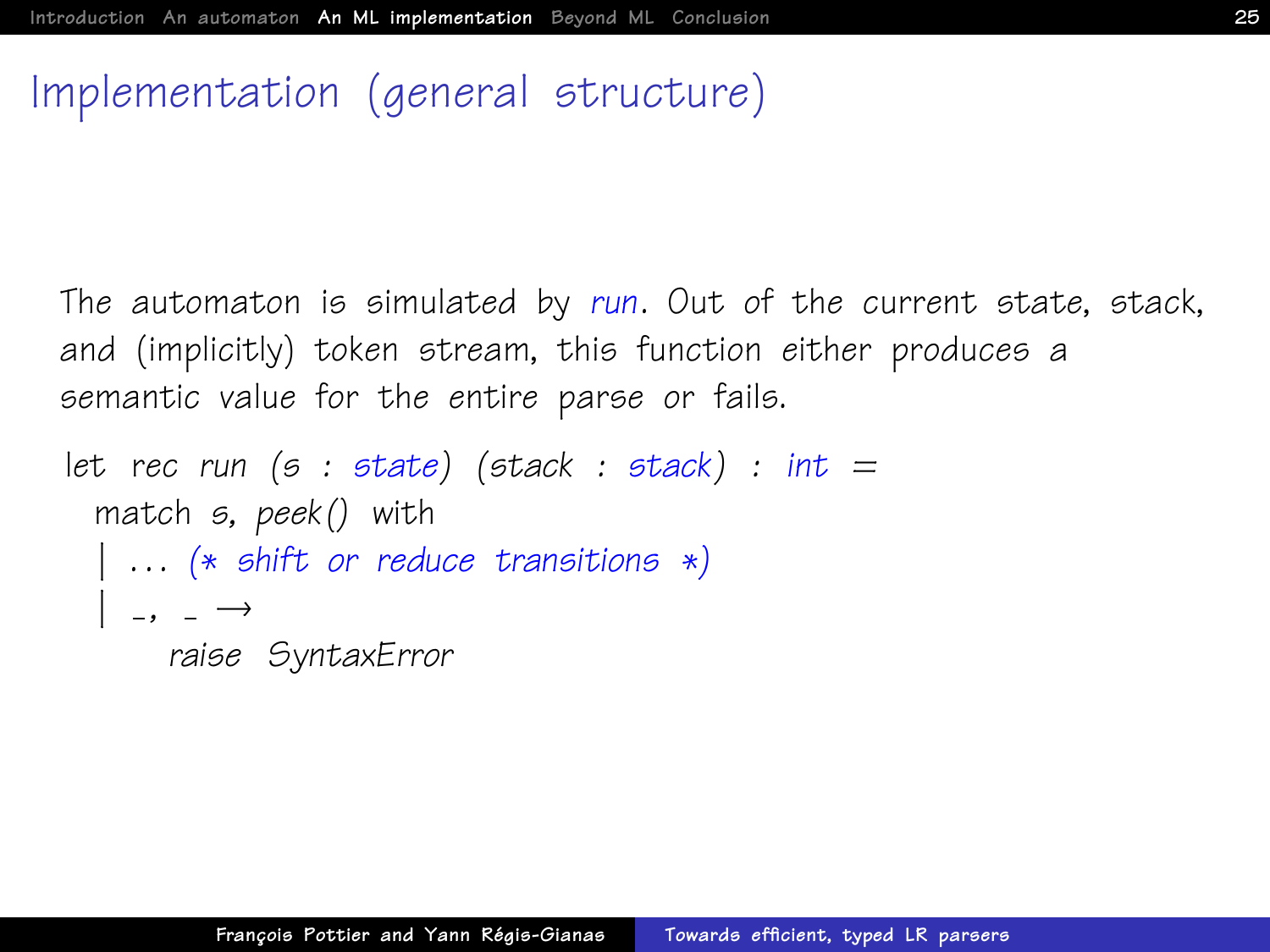# Implementation (shift)

A shift transition pushes the current state and the semantic value for the current token onto the stack, discards the current token, and changes the current state:

```
let rec run (s : state) (stack : stack) : int =
  match s, peek() with
    | . . .
  | S9, KStar \rightarrow (* shift S<sub>7</sub> *)
       discard ();
      run S7 (SStar (stack, S9))
  | . . .
```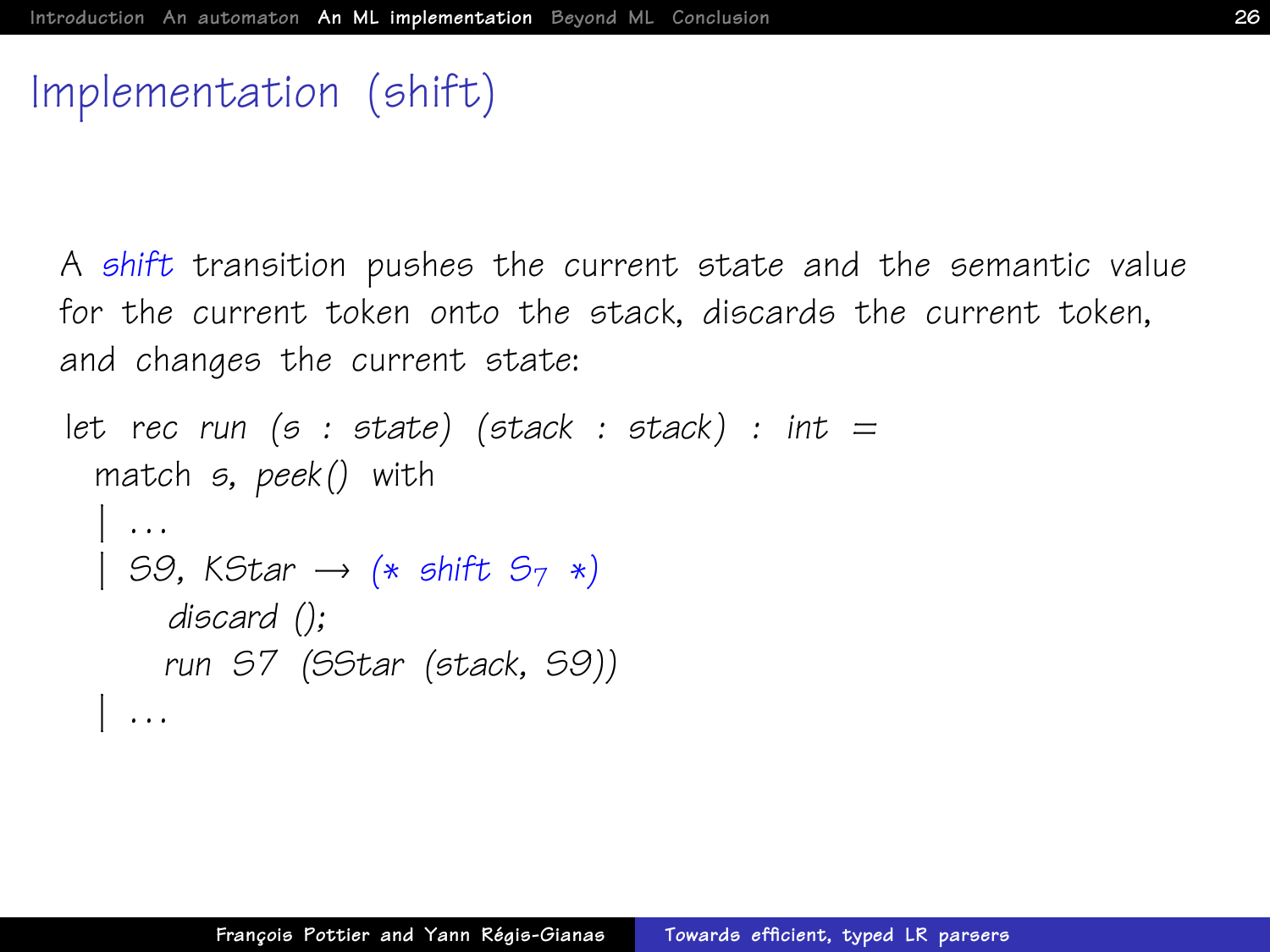# Implementation (reduce)

A reduce transition pops a number of semantic values off the stack and exploits them to compute a new one, which is pushed back onto the stack.

```
let rec run (s : state) (stack : stack) : int =
 match s, peek() with
  | . . .
  | S9, KPlus \rightarrow (* reduce E\{x\} + \mathcal{I}\{y\} \rightarrow E\{x + y\} *)
       let ST (SPlus (SE (stack, s, x), -), -, y) = stack in
       let stack = SE (stack, s, x + y) in
      gotoE s stack (∗ goto E ∗)
  \| \ldots
```
Observe that pattern matching is nonexhaustive.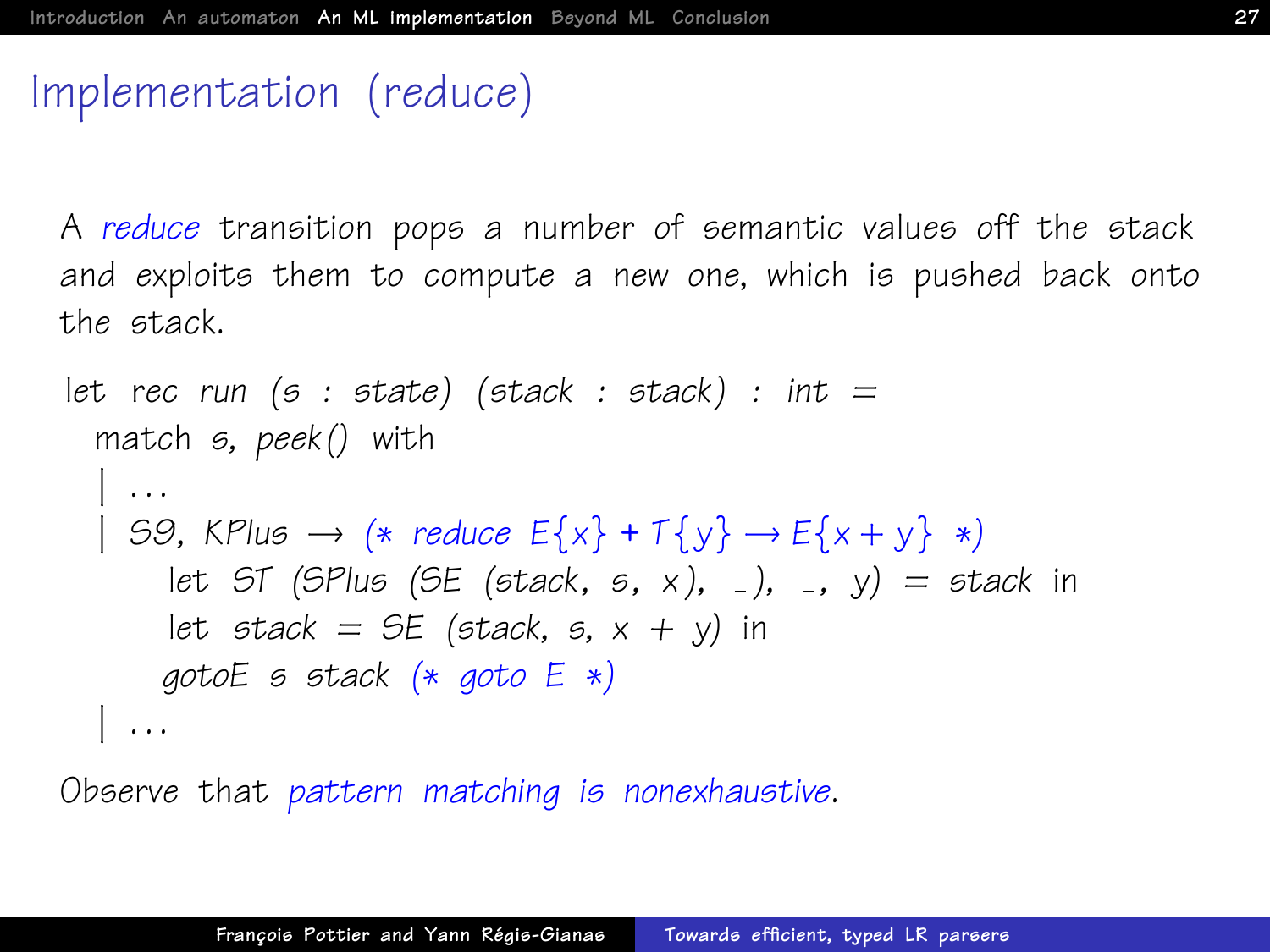### Implementation (end)

A goto transition examines the state that was popped off the stack during reduction and changes the current state.

```
and gotoE (s : state) : stack \rightarrow int =
  match s with
  | SO \rightarrowrun S1
  | S4 \rightarrowrun S8
```
Again, pattern matching is nonexhaustive.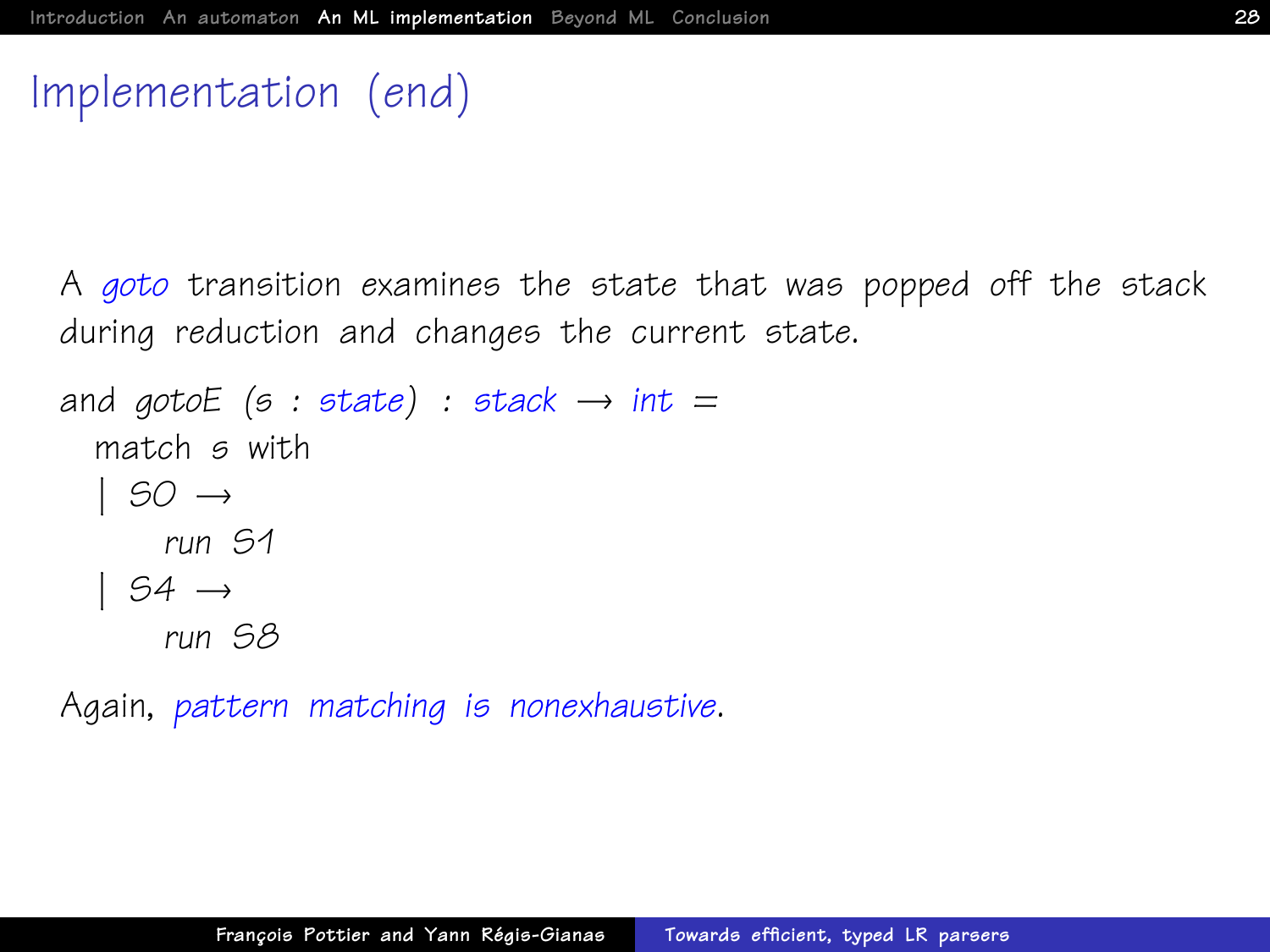### In short

This program is considered well-typed by an ML compiler. Yet, the compiler warns about nonexhaustive pattern matching, which means that the absence of runtime failures is not auaranteed.

The problem is to modify the program so that every pattern matching becomes exhaustive. Suppressing redundant dynamic tests will lead to a safety quarantee as well as better efficiency.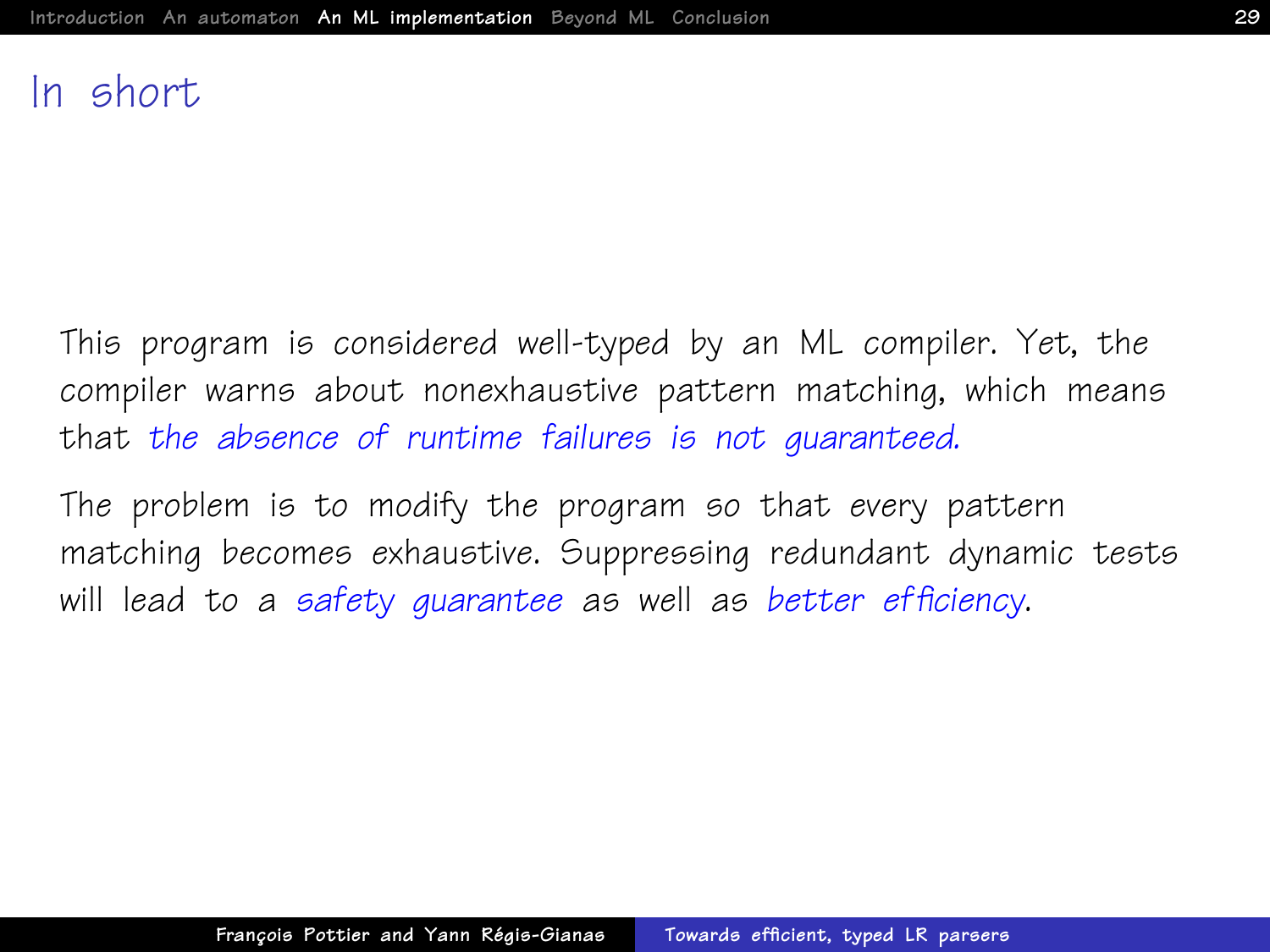#### [Introduction](#page-1-0)

[An automaton](#page-6-0)

[An ML implementation](#page-20-0)

[Beyond ML](#page-29-0)

<span id="page-29-0"></span>[Conclusion](#page-43-0)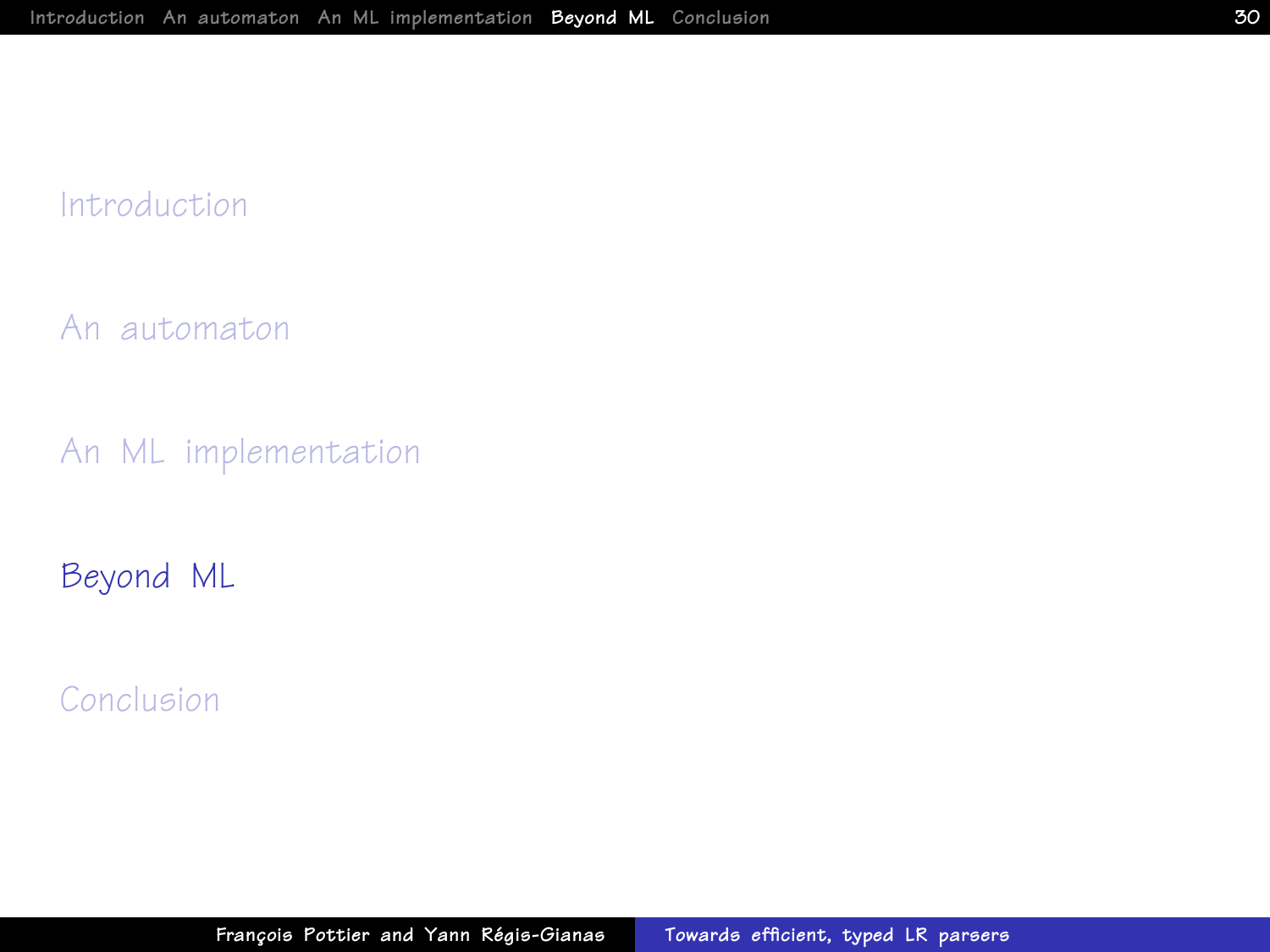### Why are these tests redundant?

The dynamic tests performed during the previous reduce transition are redundant because, when the automaton is in state  $S_9$ , the stack must be of the form

. . . ? E ? + ? T

The dynamic tests performed during the previous goto E transition are redundant because, when the automaton is in state  $S_9$ , the stack must be of the form

...  $(5_0 | 5_4)$  ? ? ? ? ?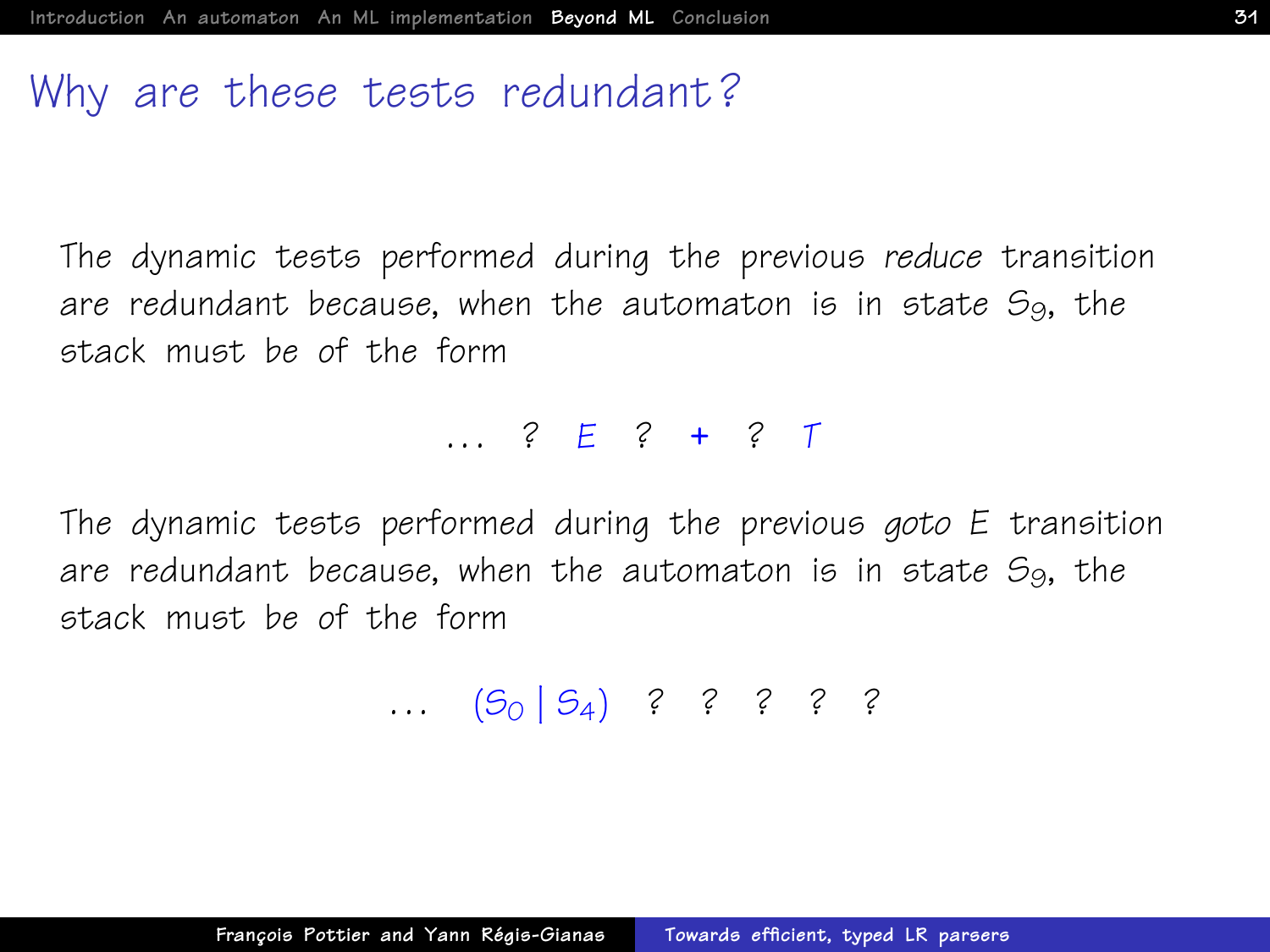# The invariant (fragment)

In fact, one can prove that, when the automaton is in state  $S_9$ , the stack must be of the form

...  $(S_0 | S_4)$  E  $(S_1 | S_8)$  +  $S_6$  T

More generally, knowledge of the current state determines a suffix of the stack...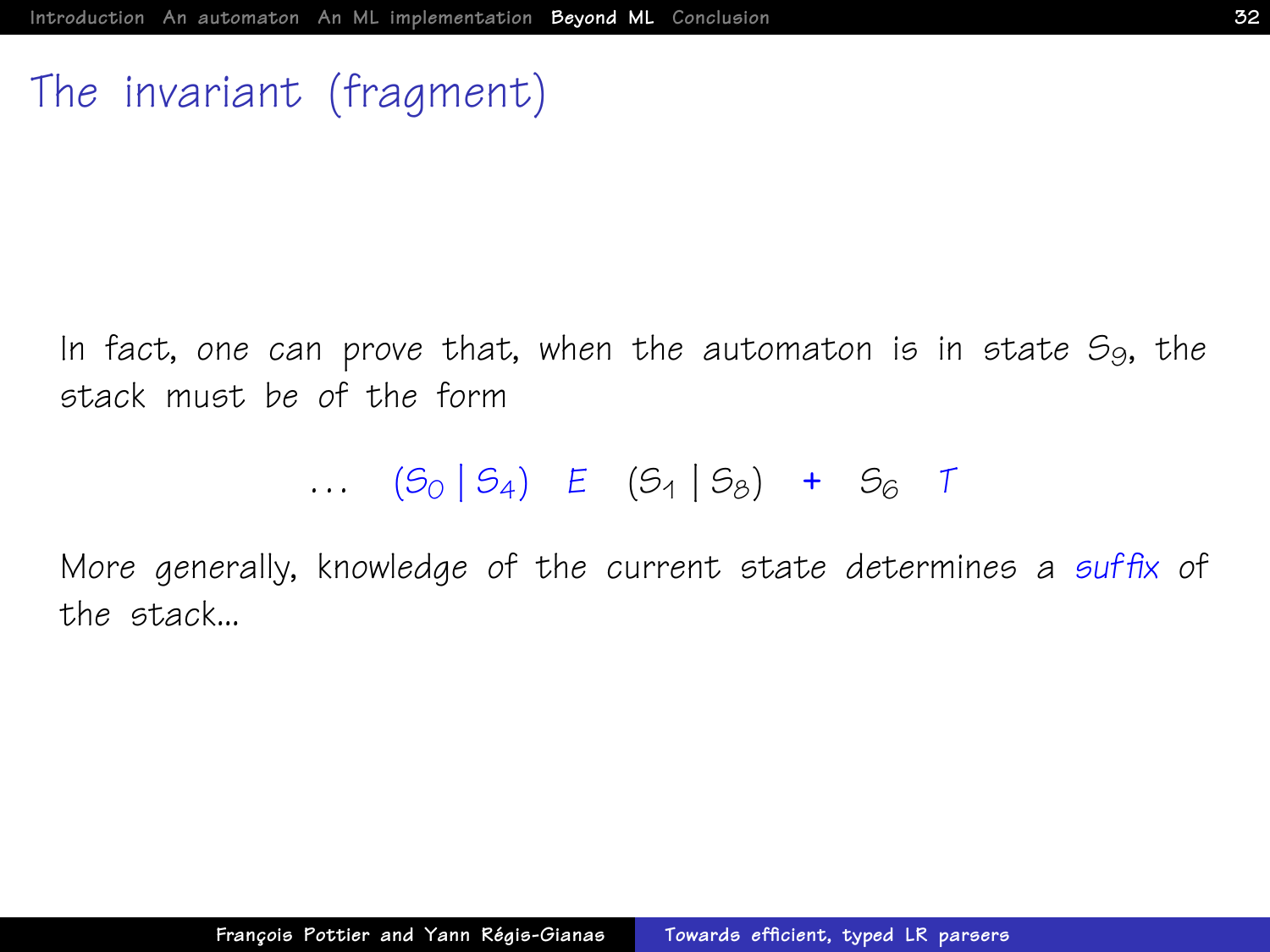# The full invariant

| <b>Stack</b> |                           |                          |                   |         |                | State         |                |
|--------------|---------------------------|--------------------------|-------------------|---------|----------------|---------------|----------------|
| $\epsilon$   |                           |                          |                   |         |                |               | $S_{O}$        |
| $\epsilon$   | $S_{O}$                   | E                        |                   |         |                |               | $S_1$          |
|              | $(5_0   5_4)$             | T                        |                   |         |                |               | $S_2$          |
|              | $(5_0   5_4   5_6)$       | F                        |                   |         |                |               | $S_3$          |
|              | $(5_0   5_4   5_6   5_7)$ | (                        |                   |         |                |               | $S_4$          |
|              | $(5_0   5_4   5_6   5_7)$ | int                      |                   |         |                |               | S <sub>5</sub> |
|              | $(5_{0} \mid 5_{4})$      | E                        | $(5_1 \mid 5_8)$  | $\ddag$ |                |               | $S_6$          |
| $\cdots$     | $(5_{0}   5_{4}   5_{6})$ | $\tau$                   | $(5_2   5_9)$     | $\ast$  |                |               | S <sub>7</sub> |
| $\cdots$     | $(5_0   5_4   5_6   5_7)$ | $\zeta$                  | $S_4$             | E       |                |               | $S_8$          |
|              | $(5_0   5_4)$             | Ε                        | $(5_{1}   5_{8})$ | +       | $S_6$          | Τ             | $S_9$          |
|              | $(5_0   5_4   5_6)$       | $\mathcal T$             | $(5_2   5_9)$     | $\ast$  | S <sub>7</sub> | F             | $S_{10}$       |
|              | $(5_0   5_4   5_6   5_7)$ | $\overline{\mathcal{L}}$ | $S_4$             | E       | $S_{8}$        | $\mathcal{E}$ | $S_{11}$       |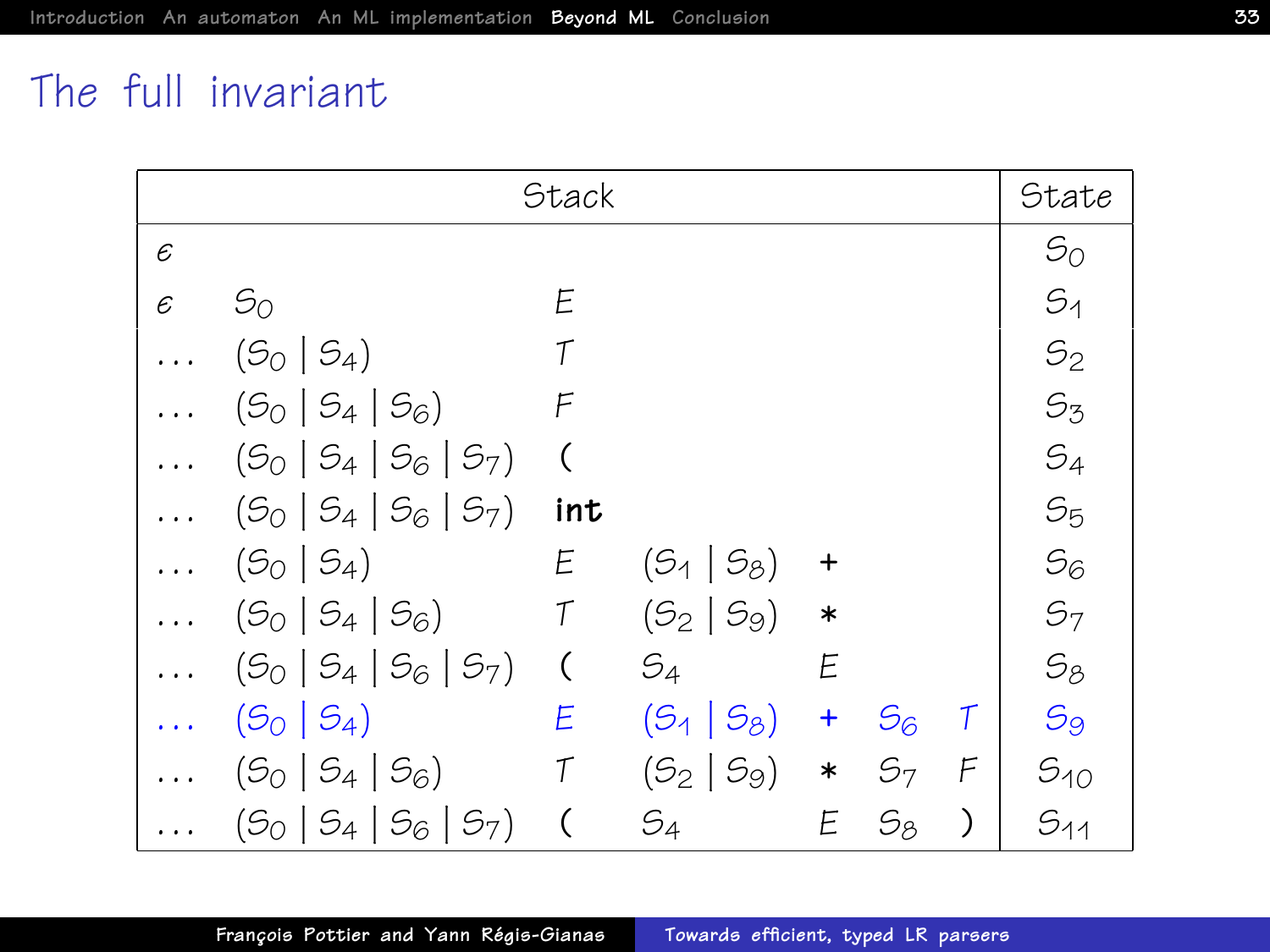# Towards more precise types

It is easy to manually prove, by structural induction over a run of the automaton, that the invariant is sound.

For this invariant to be exploited by the compiler, it has to be explicitly provided and mechanically verified.

The programming language must come with a type system that is sufficiently expressive to allow encoding the invariant.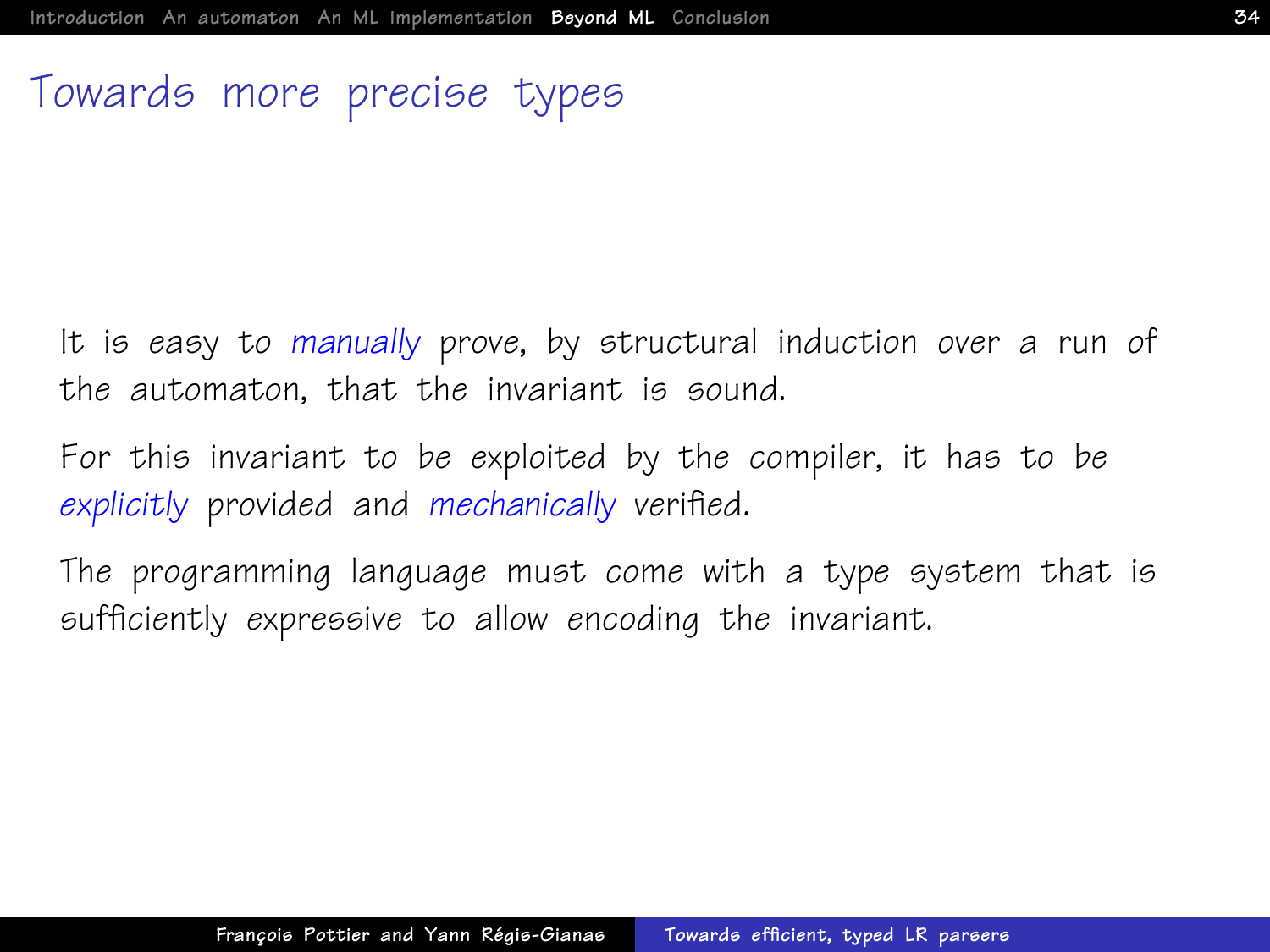### The idea

On must tell the compiler about the correlation between the current state and the structure of the stack.

To this end, one parameterizes the type state with a type variable α. The idea is, if the current state has type α state, then the current stack has type α.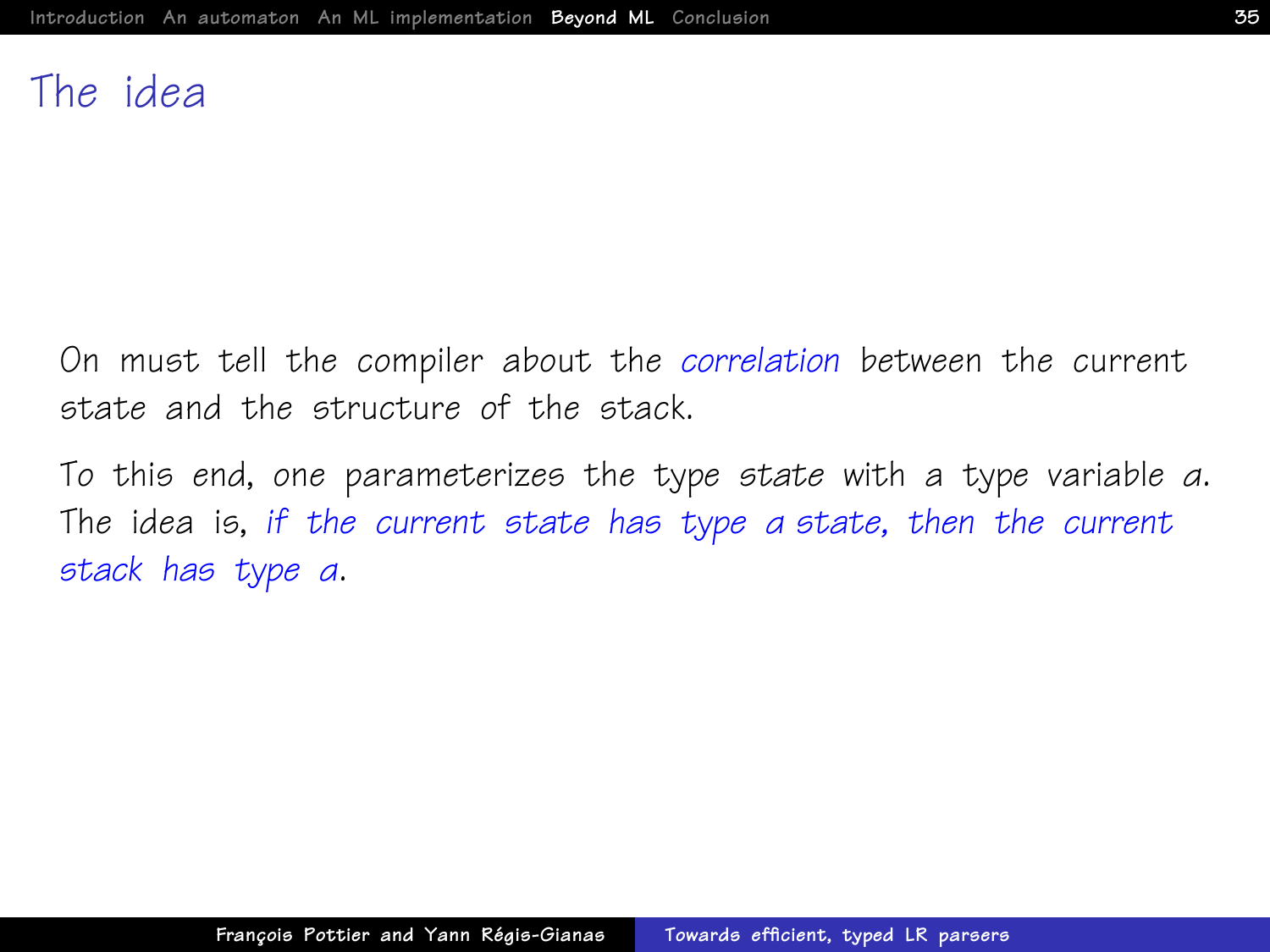### The structure of stacks

The type stack disappears. The structure of stacks is defined by a family of parameterized types, which are independent of one another:

```
type empty = SEmpty
type a cellPlus = SPlus of a \times a state
type a cellStar = SStar of a \times a state
type a cellLeft = SLeft of a \times a state
type a cellRight = SRight of a \times a state
type a cellint = Sint of a \times a state \times int
type a cellE = SE of a \times a state \times int
type a cell T = 5T of a \times a state \times int
type a cellF = SF of a \times a state \times int
```
[\(Compare to the original definition.\)](#page-23-0)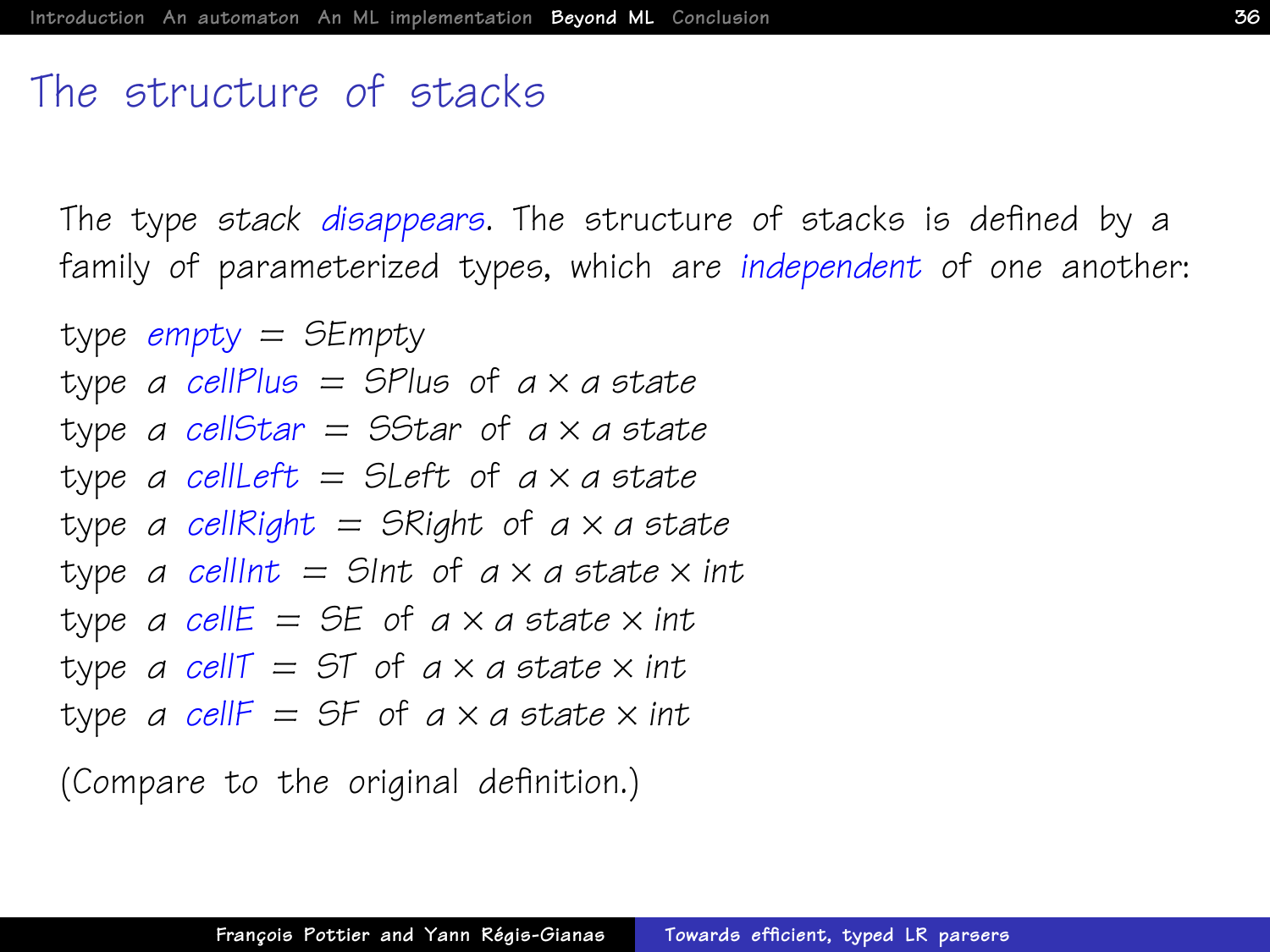### Encoding the invariant (fragment)

The fact that, when the automaton is in state  $S_9$ , the stack must be of the form

. . . ? E ? + ? T,

is encoded by assigning the data constructor S9 the type

∀α.α cE cP cT state

and similarly for other states.

Such a declaration is impossible in ML! The type state is a generalized algebraic data type (GADT).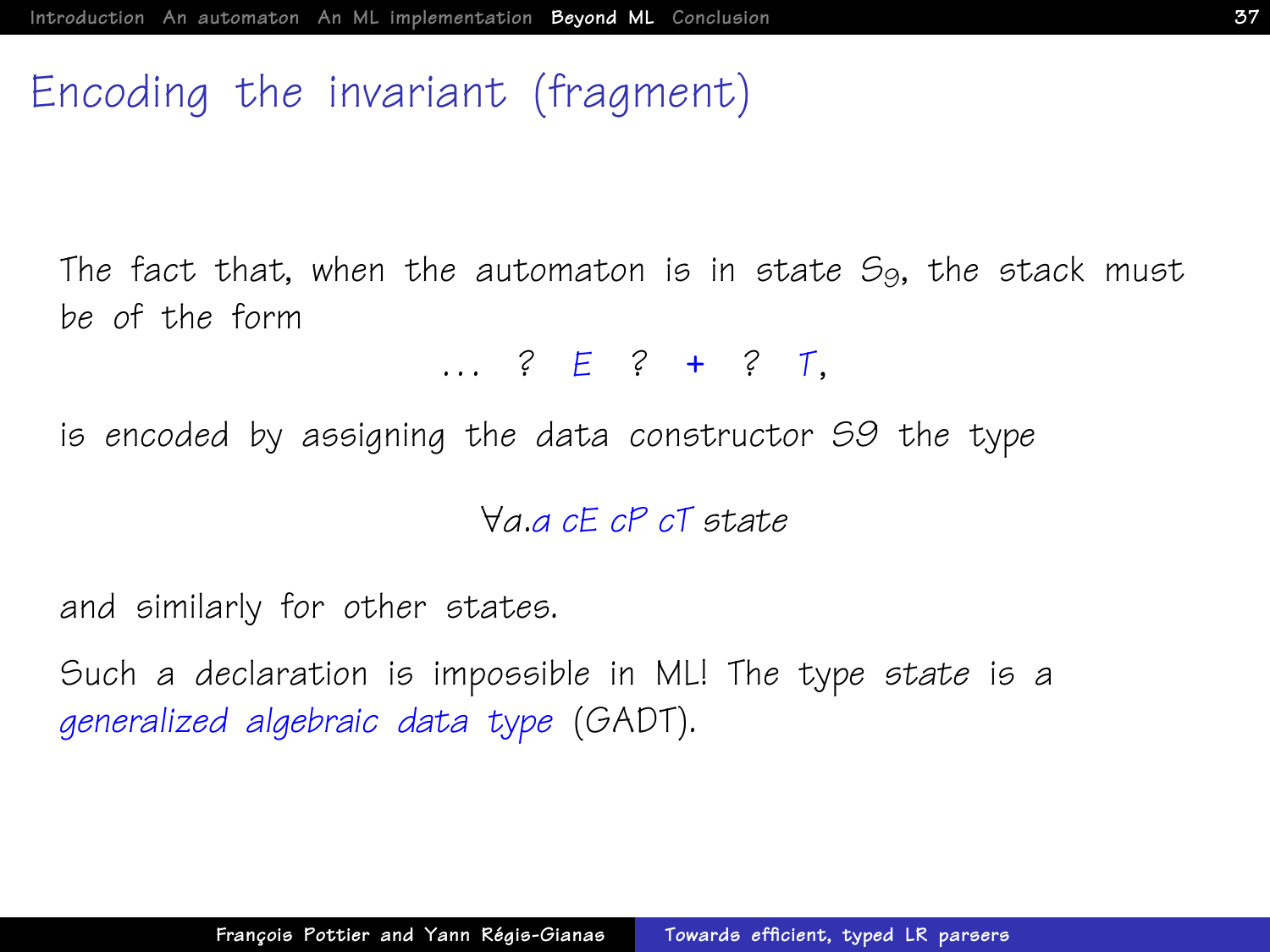### The structure of states

- <span id="page-37-0"></span>type state :  $* \rightarrow *$  where
- | S0 : empty state
	- | S1 : empty cE state
	- | S2 : ∀α.α cT state
	- | S3 : ∀α.α cF state
	- | S4 : ∀α.α cL state
	- | S5 : ∀α.α cI state
	- | S6 : ∀α.α cE cP state
	- | S7 : ∀α.α cT cS state
	- | S8 : ∀α.α cL cE state
	- | S9 : ∀α.α cE cP cT state
	- | S10 : ∀α.α cT cS cF state
	- | S11 : ∀α.α cL cE cR state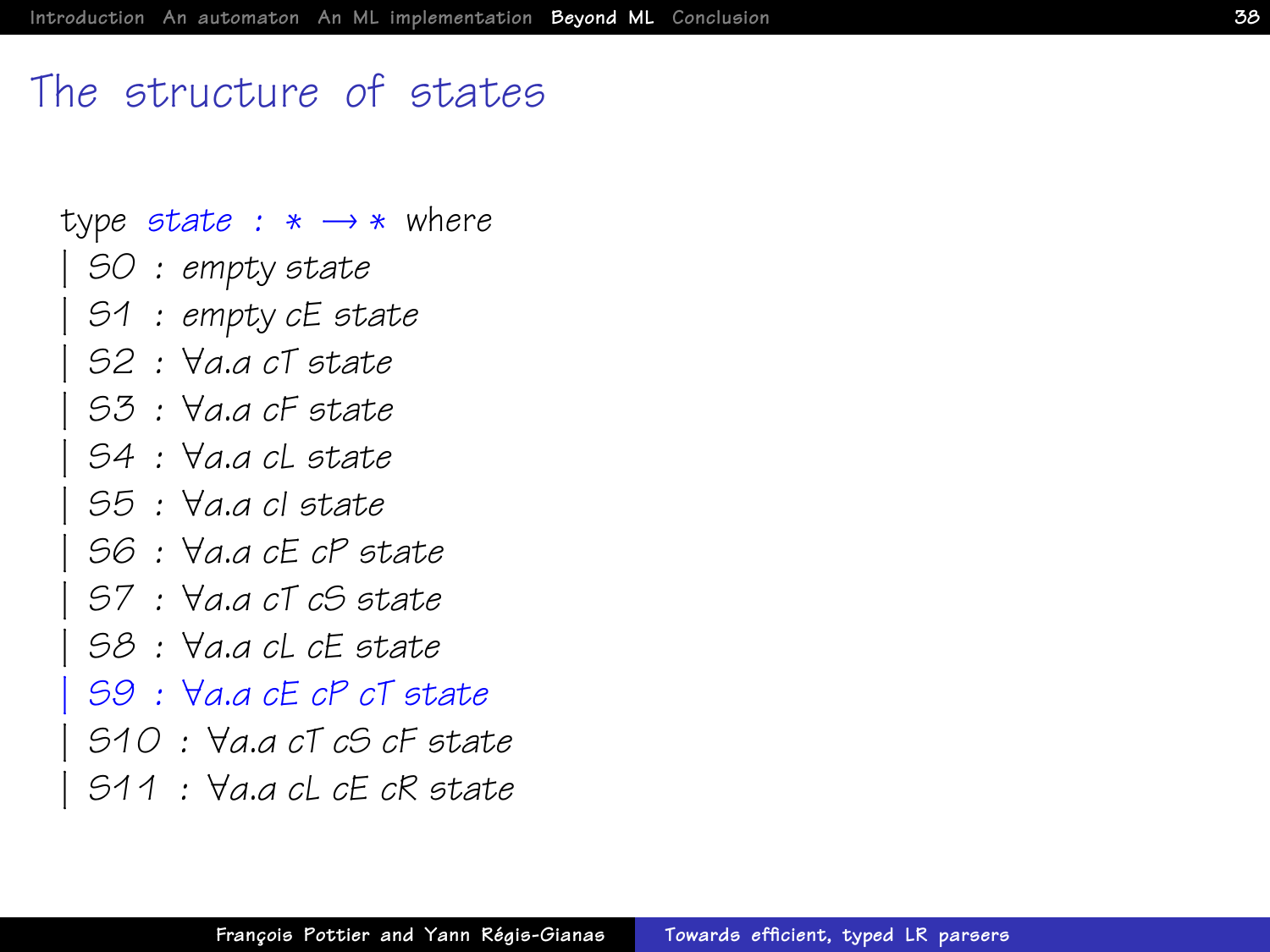## Implementation (general structure)

The type of run changes: it now accepts an arbitrary state and a stack whose structure is consistent with respect to that state.

```
let rec run : \forall a.a \text{ state} \rightarrow a \rightarrow \text{int} =fun s stack \rightarrowmatch s, peek() with
       \vert \cdot \rangle . . .
      | , | , | \rightarrowraise SyntaxError
```
[\(Compare to the original type.\)](#page-24-0)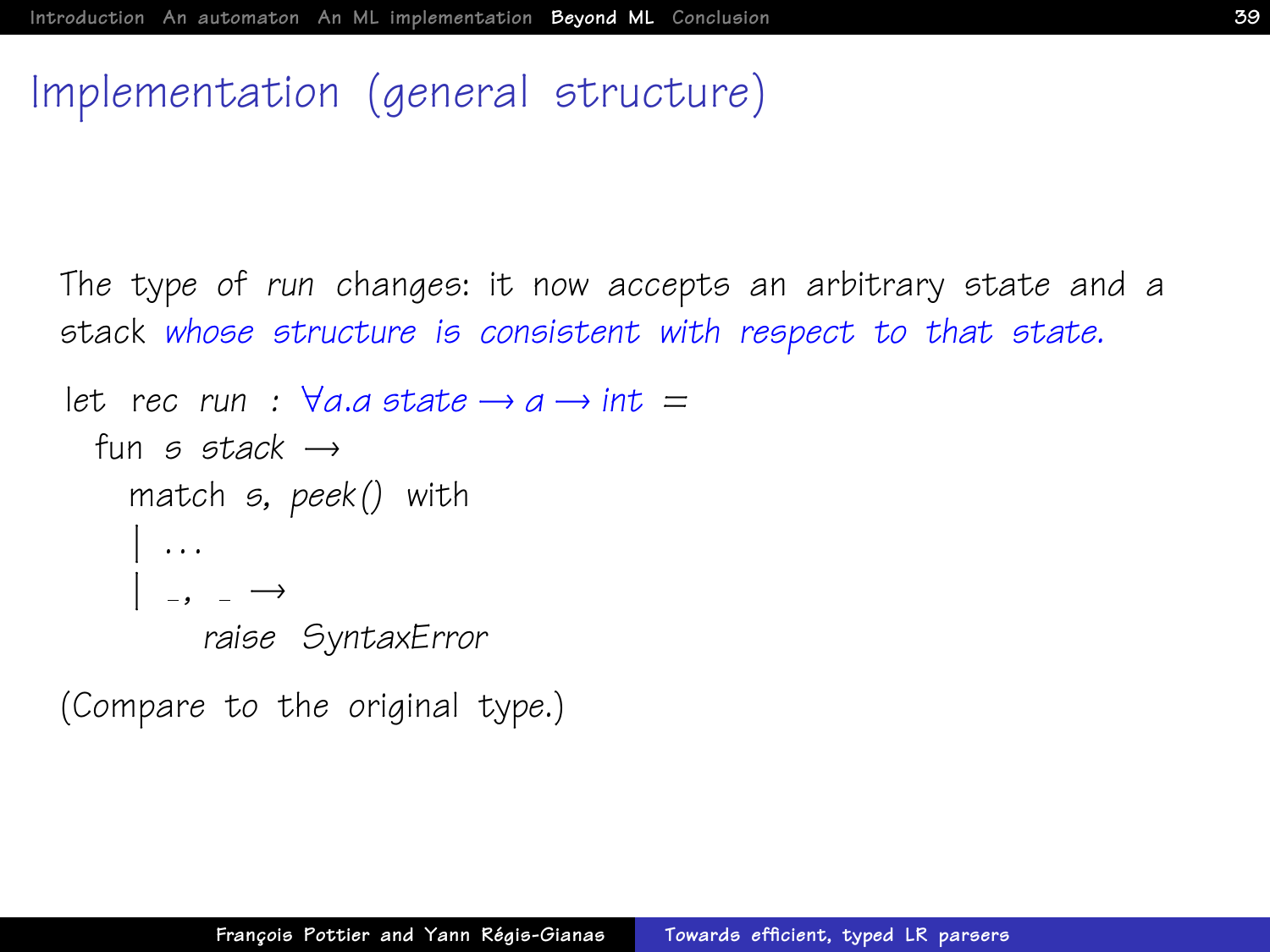# Implementation (shift)

The code for shift transitions is unchanged, but typechecking becomes more subtle.

```
let rec run : \forall a.a \text{ state} \rightarrow a \rightarrow \text{int} =fun s stack \rightarrowmatch s, peek() with
     | S.9. K\mathcal{S}tar \rightarrow(* SStar (stack, S9) has type a cS *)
           (* run S7 has type \forall y. y cT cS \rightarrow int *)
           (* Furthermore, a = \beta cE cP cT, for an unknown \beta *)
           (* Thus a cS = \gamma cT cS, where \gamma = \beta cE cP *)
           discard ();
          run S7 (SStar (stack, S9))
```
[\(Consult the definition of the type of states.\)](#page-37-0)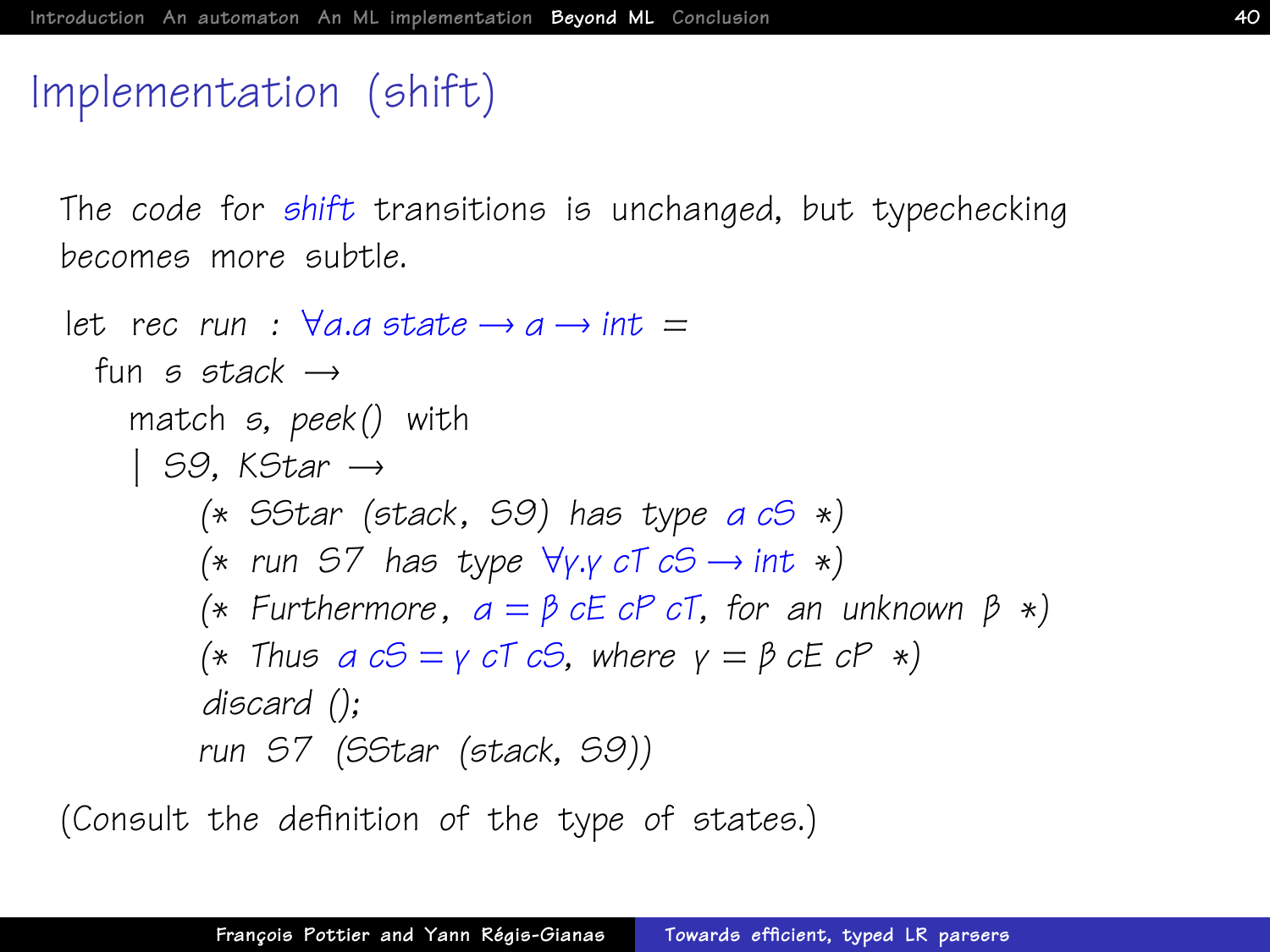# Implementation (reduce)

The code for reduce transitions is also unchanged, but pattern matching is now exhaustive.

```
let rec run : \forall a.a \text{ state} \rightarrow a \rightarrow \text{int} =fun s stack \rightarrowmatch s, peek() with
     | 59. KPlus \rightarrow(* a = \beta cE cP cT, for an unknown \beta *)
          (* Thus stack : \beta cE cP cT *)
          let ST (SPlus (SE (stack, s, x), \Box), \Box, y) = stack in
          (* stack : \beta, \beta : \beta state, x : int, y : int *)let stack = SE (stack, s, x + y) in
          (* stack : \beta cE *)gotoE s stack
```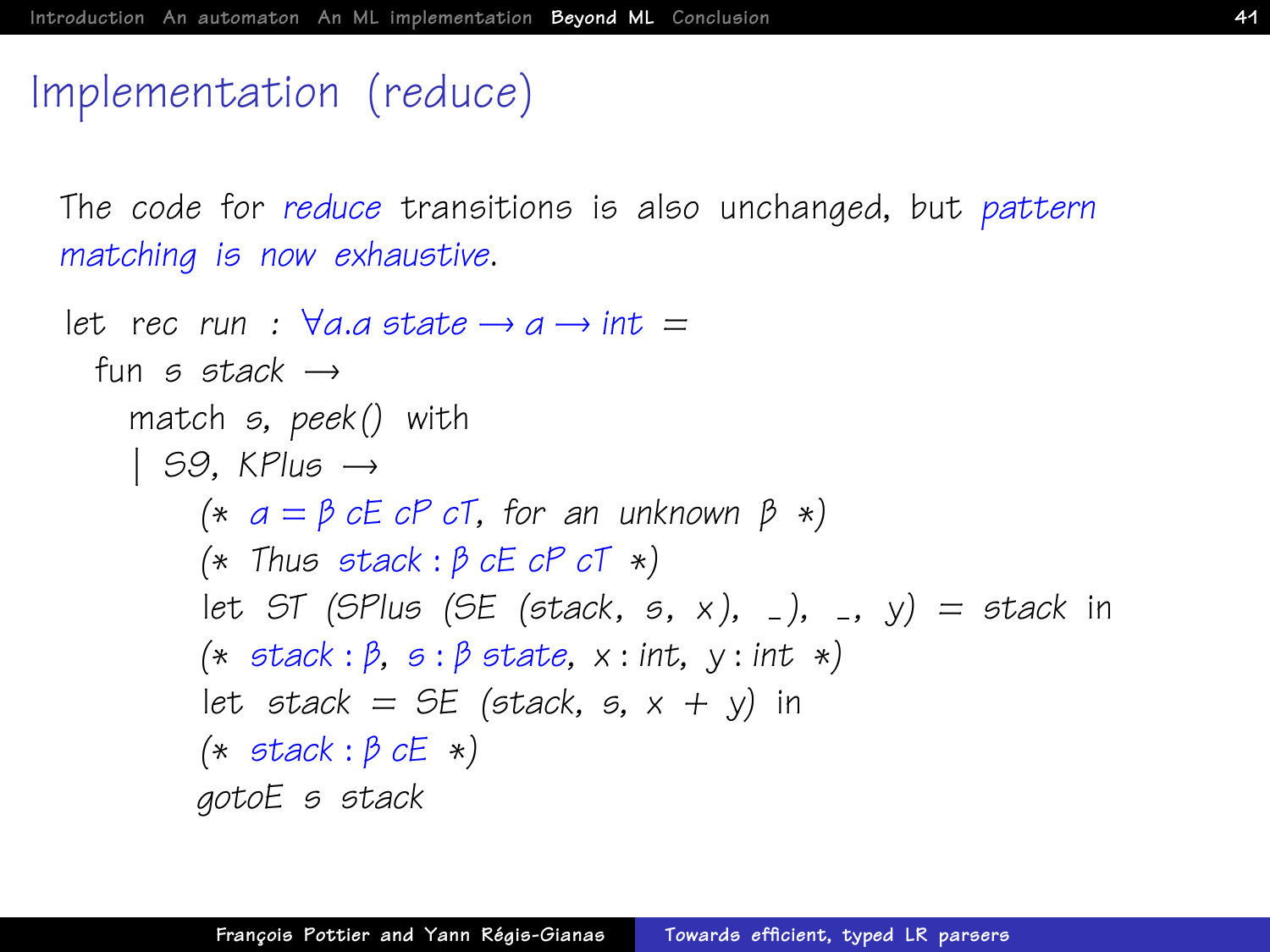### Implementation (end)

The type ascribed to gotoE states that at the top of the stack is a cell associated with the non-terminal E and that the remainder of the stack must be consistent with state s.

```
and gotoE : \forall a.a \text{ state} \rightarrow a \text{ cE} \rightarrow \text{int} =fun s \rightarrowmatch s with
      | SO \rightarrowrun S1
      | S4 \rightarrow(* run S8 has type \beta cL cE \rightarrow int, for every \beta *)
            (* Furthermore, a = \beta cL, for an unknown \beta *)
            run S8
```
(Here, pattern matching remains nonexhaustive.)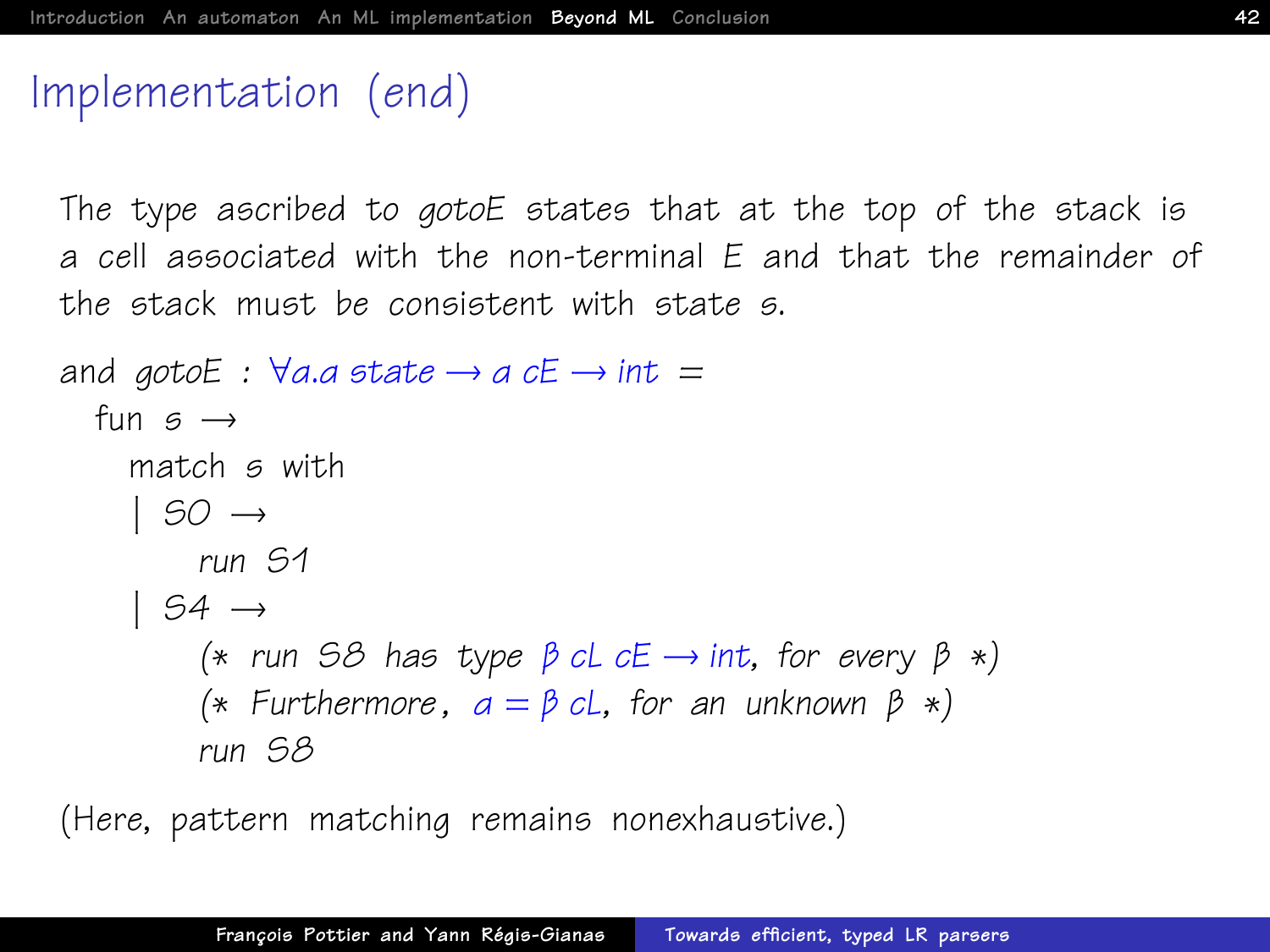### In short

We have encoded part of the invariant into data type declarations and into the types ascribed to run and goto. In fact, the whole invariant can be encoded.

Then, typechecking involves proving the invariant.

Pattern matching provides type equations with local scope. Shared type variables allow coordinating data structures.

All this is typical of GADTs.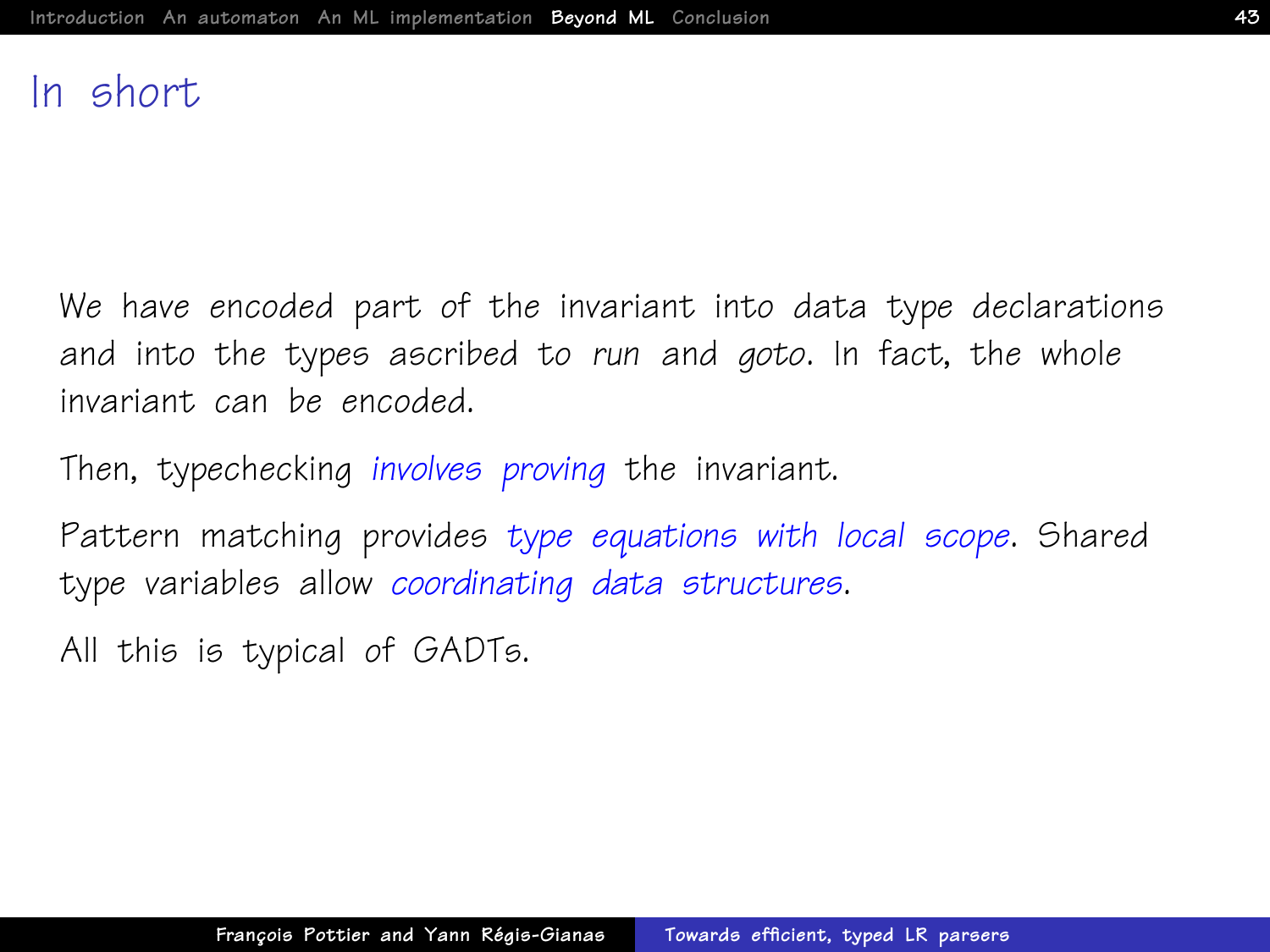#### [Introduction](#page-1-0)

[An automaton](#page-6-0)

[An ML implementation](#page-20-0)

[Beyond ML](#page-29-0)

<span id="page-43-0"></span>[Conclusion](#page-43-0)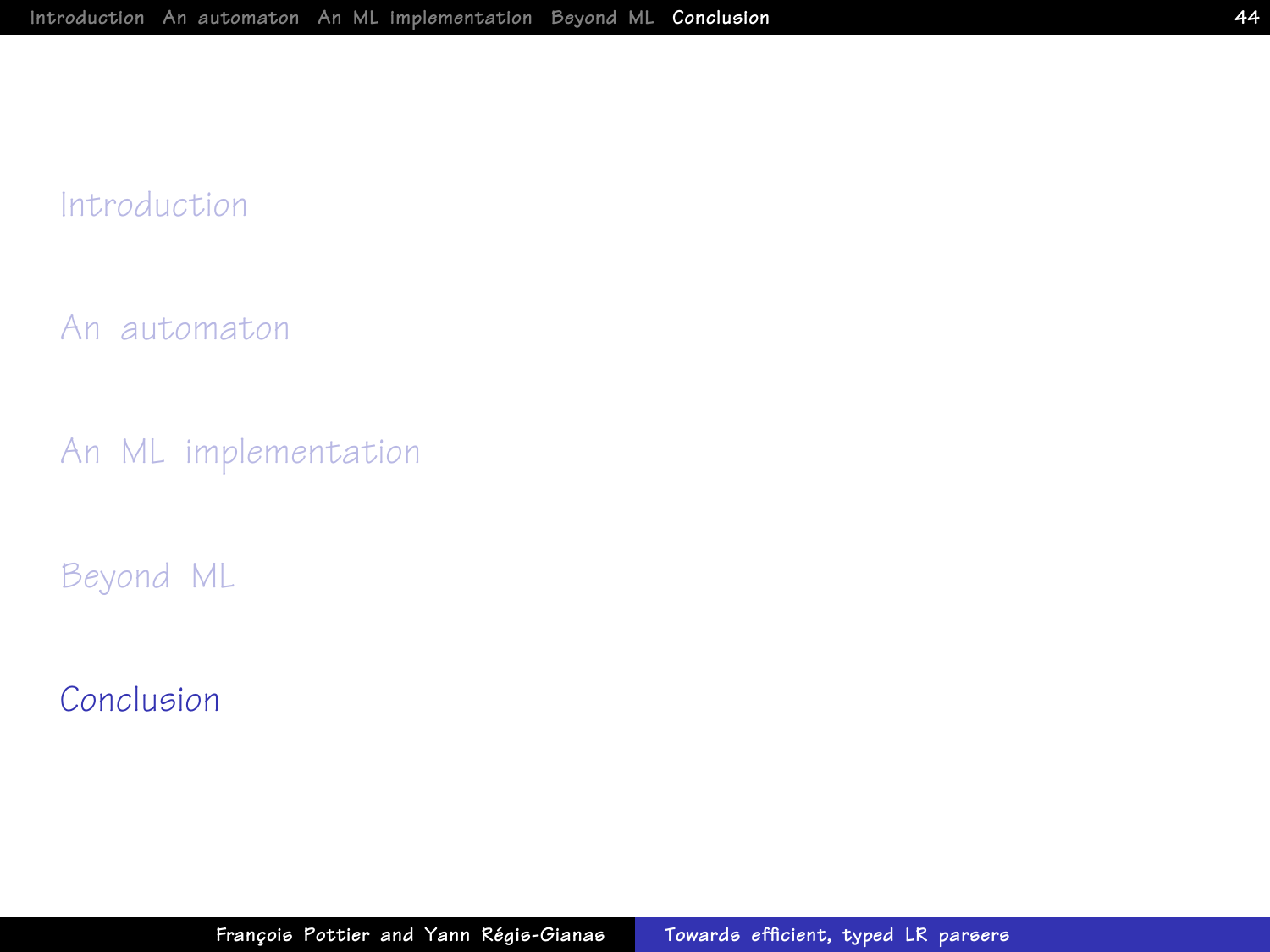### Results

We have obtained a safety quarantee about the generated parser, without requiring trust in the generator.

The tool that produces the automaton knows the invariant, or thinks it knows, and produces appropriate data type declarations without difficulty.

If the tool produces an incorrect program, the latter is rejected by the compiler.

Trusting the compiler remains necessary, unless of course a certifying compiler is used.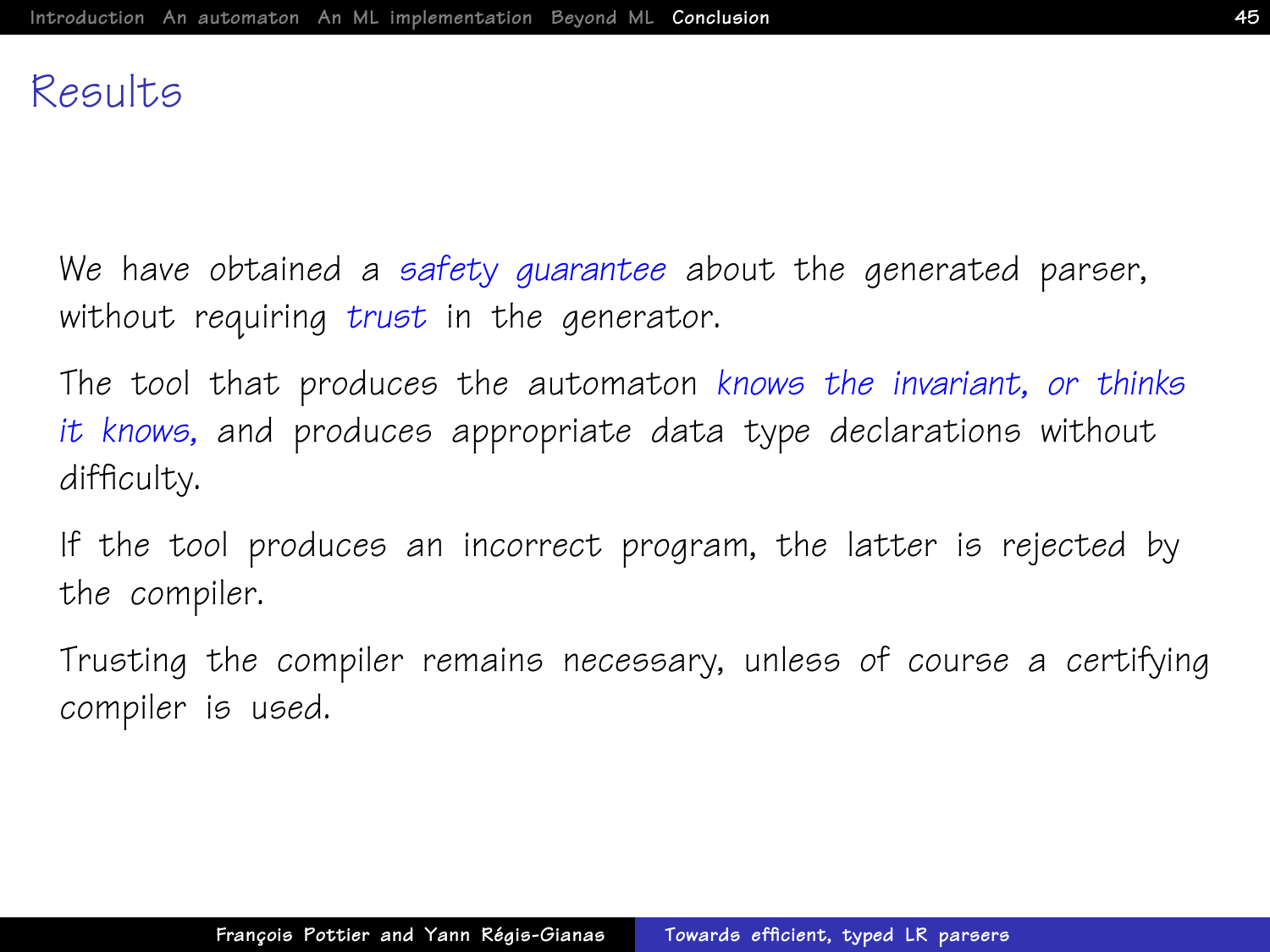### Towards more proofs in programs

We have exploited a very expressive type system to prove the safety of a program.

Proof assistants have allowed this, and more, for a long time. Here, however, we have remained within the framework of a *programming* language equipped, in particular, with a powerful type inference mechanism and with an extremely efficient compilation scheme.

Narrowing the gap between programming and proving is probably a worthy (long-term?) research aoal.